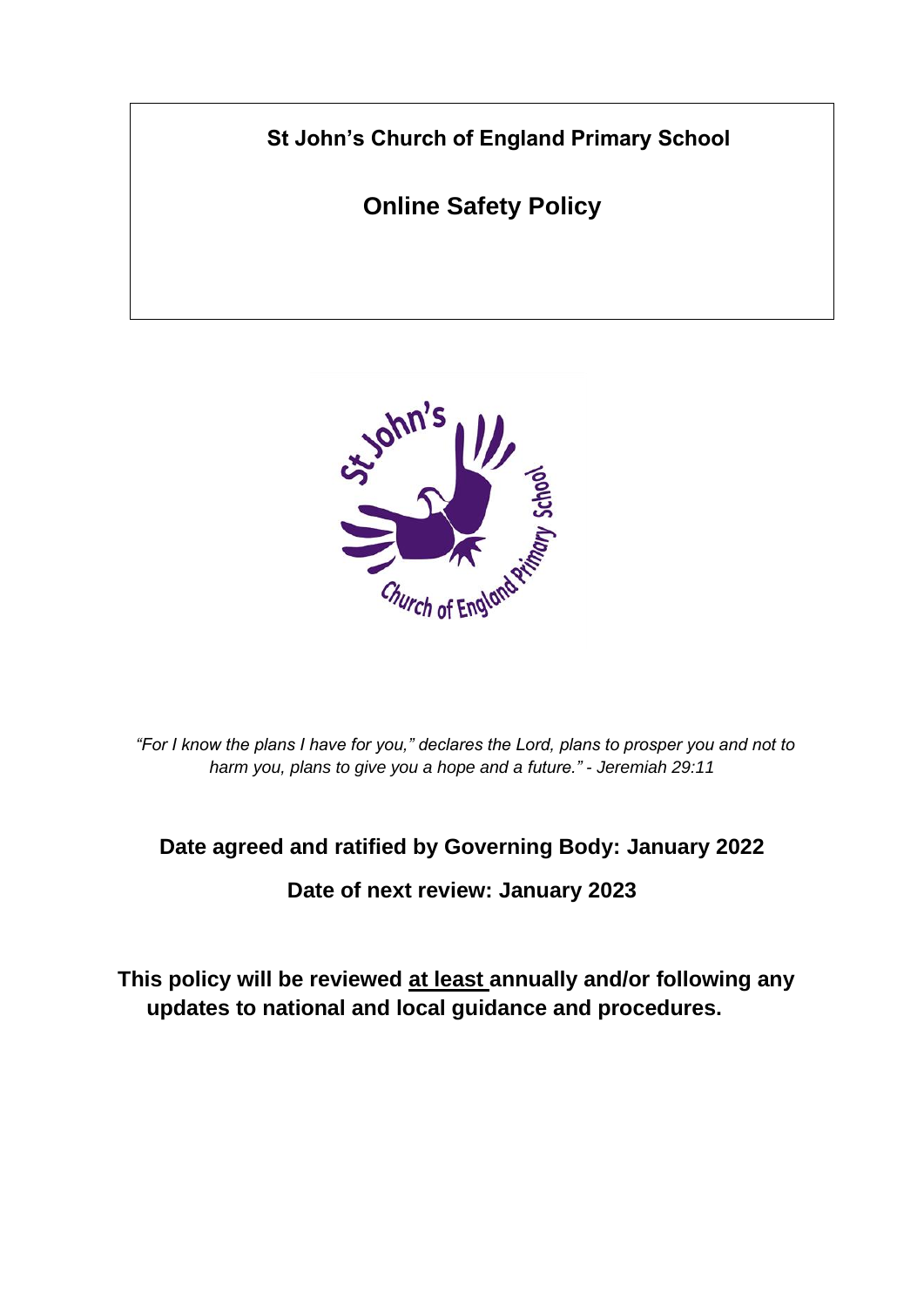## **Contents:**

**[Statement of intent](#page-2-0)** 

- 1. [Legal framework](#page-3-0)
- 2. [Roles and responsibilities](#page-3-1)
- 3. [Managing online safety](#page-5-0)
- 4. [Cyberbullying](#page-6-0)
- 5. [Peer-on-peer sexual abuse and harassment](#page-6-1)
- 6. [Grooming and exploitation](#page-7-0)
- 7. [Mental health](#page-8-0)
- 8. [Online hoaxes and harmful online challenges](#page-9-0)
- 9. [Cyber-crime](#page-10-0)
- 10. [Online safety training for staff](#page-10-1)
- 11. [Online safety and the curriculum](#page-10-2)
- 12. [Use of technology in the classroom](#page-12-0)
- 13. [Use of smart technology](#page-12-1)
- 14. [Educating parents/carers](#page-13-0)
- 15. [Internet access](#page-14-0)
- 16. [Filtering and monitoring online activity](#page-14-1)
- 17. [Network security](#page-15-0)
- 18. [Emails](#page-15-1)
- 19. [Social networking](#page-15-2)
- 20. [The school website](#page-16-0)
- 21. [Use of devices](#page-16-1)
- 22. [Remote learning](#page-18-0)
- 23. [Monitoring and review](#page-18-1)

#### **Appendices**

A. [Online harms and risks –](#page-19-0) curriculum coverage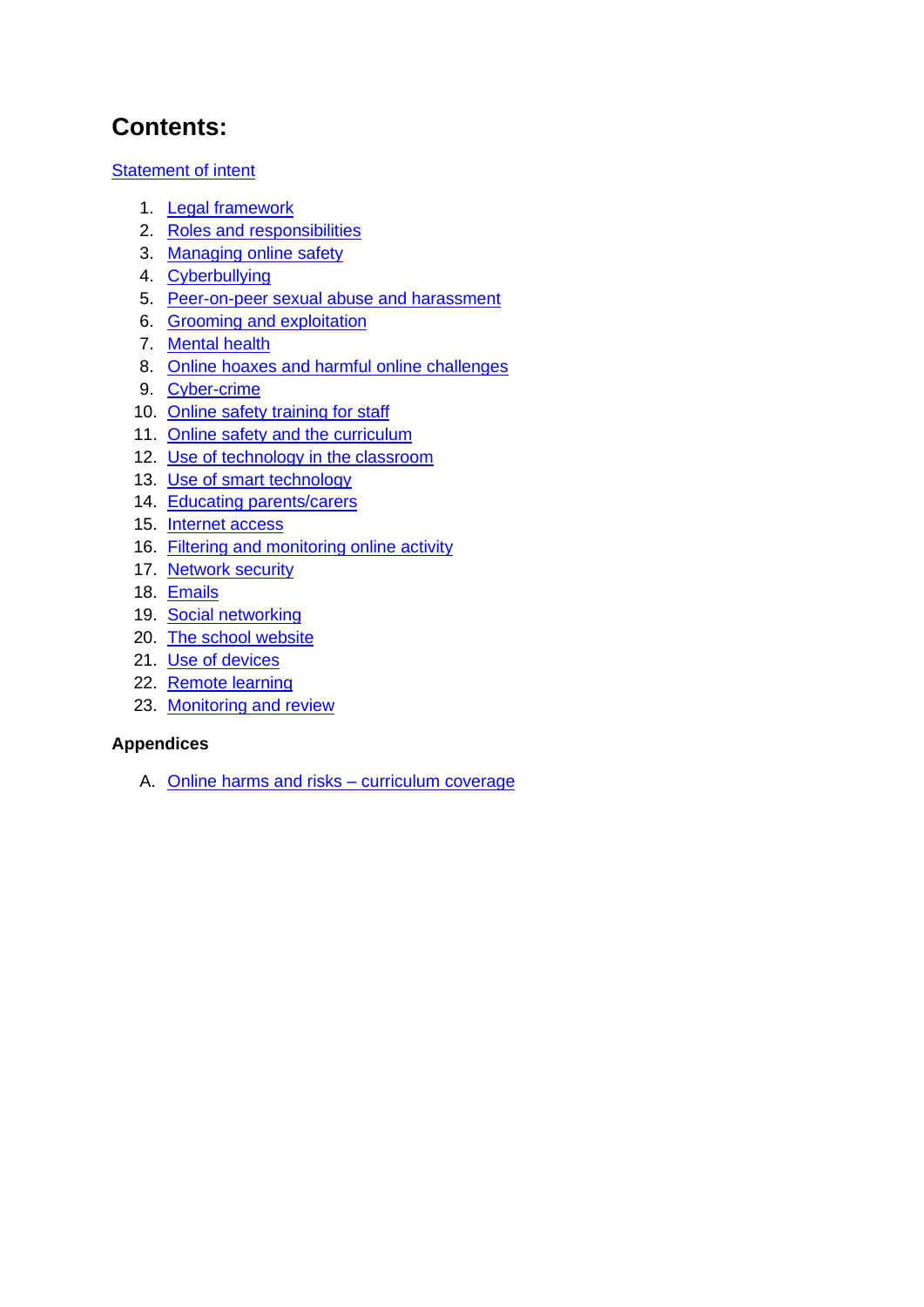### <span id="page-2-0"></span>**Statement of intent**

St John's Church of England Primary School understands that using online services is an important aspect of raising educational standards, promoting pupil achievement, and enhancing teaching and learning. The use of online services is embedded throughout the school; therefore, there are a number of controls in place to ensure the safety of pupils and staff.

The breadth of issues classified within online safety is considerable, but they can be categorised into four areas of risk:

- **Content**: Being exposed to illegal, inappropriate or harmful material, e.g. pornography, fake news, self-harm and suicide, and discriminatory or extremist views.
- **Contact**: Being subjected to harmful online interaction with other users, e.g. peer pressure, commercial advertising, and adults posing as children or young adults with the intention to groom or exploit children.
- **Conduct**: Personal online behaviour that increases the likelihood of, or causes, harm, e.g. sending and receiving explicit messages, and cyberbullying.
- **Commerce**: Risks such as online gambling, inappropriate advertising, phishing and/or financial scams.

The measures implemented to protect pupils and staff revolve around these areas of risk. Our school has created this policy with the aim of ensuring appropriate and safe use of the internet and other digital technology devices by all pupils and staff.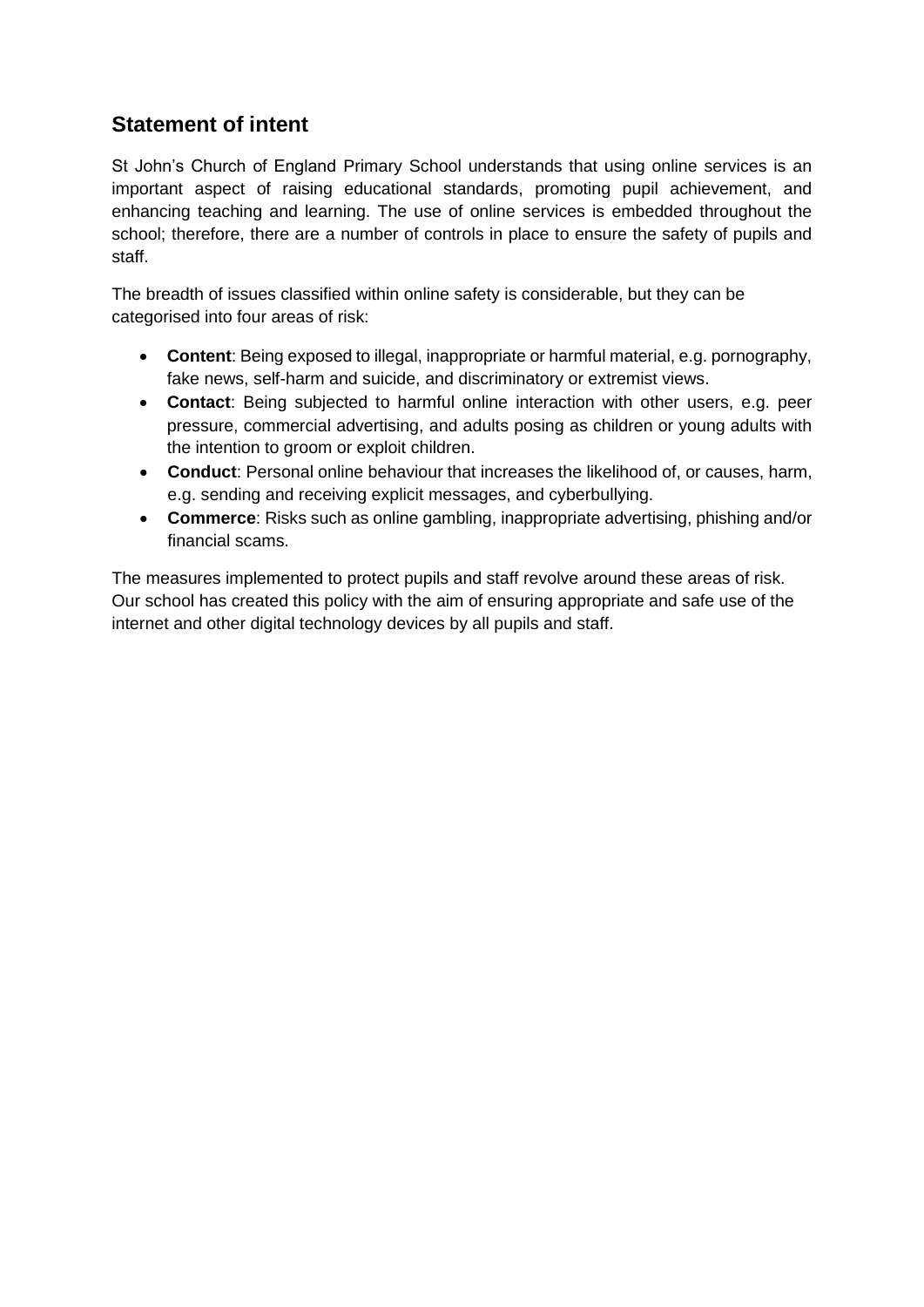### **1. Legal framework**

<span id="page-3-0"></span>This policy has due regard to all relevant legislation and guidance including, but not limited to, the following:

- Voyeurism (Offences) Act 2019
- The UK General Data Protection Regulation (UK GDPR)
- Data Protection Act 2018
- DfE (2021) 'Harmful online challenges and online hoaxes'
- DfE (2021) 'Keeping children safe in education 2021'
- Department for Digital, Culture, Media and Sport and UK Council for Internet Safety (2020) 'Sharing nudes and semi-nudes: advice for education settings working with children and young people'
- DfE (2019) 'Teaching online safety in school'
- DfE (2018) 'Searching, screening and confiscation'
- National Cyber Security Centre (2018) 'Small Business Guide: Cyber Security'
- UK Council for Child Internet Safety (2020) 'Education for a Connected World 2020 edition'

This policy operates in conjunction with the following school policies:

- Allegations of Abuse Against Staff Policy
- Acceptable Use Agreement
- Child Protection Policy
- Anti-Bullying Policy
- PSHE Policy
- RSE and Health Education Policy
- Staff Code of Conduct
- Behaviour Policy
- Disciplinary Policy and Procedures
- Data Protection Policy
- Device User Agreement
- Pupil Remote Learning Policy
- Technology Acceptable Use Agreement for Pupils
- Technology Acceptable Use Agreement Staff

#### **2. Roles and responsibilities**

<span id="page-3-1"></span>The governing board is responsible for:

- Ensuring that this policy is effective and complies with relevant laws and statutory guidance.
- Ensuring the DSL's remit covers online safety.
- Reviewing this policy on an annual basis.
- Ensuring their own knowledge of online safety issues is up-to-date.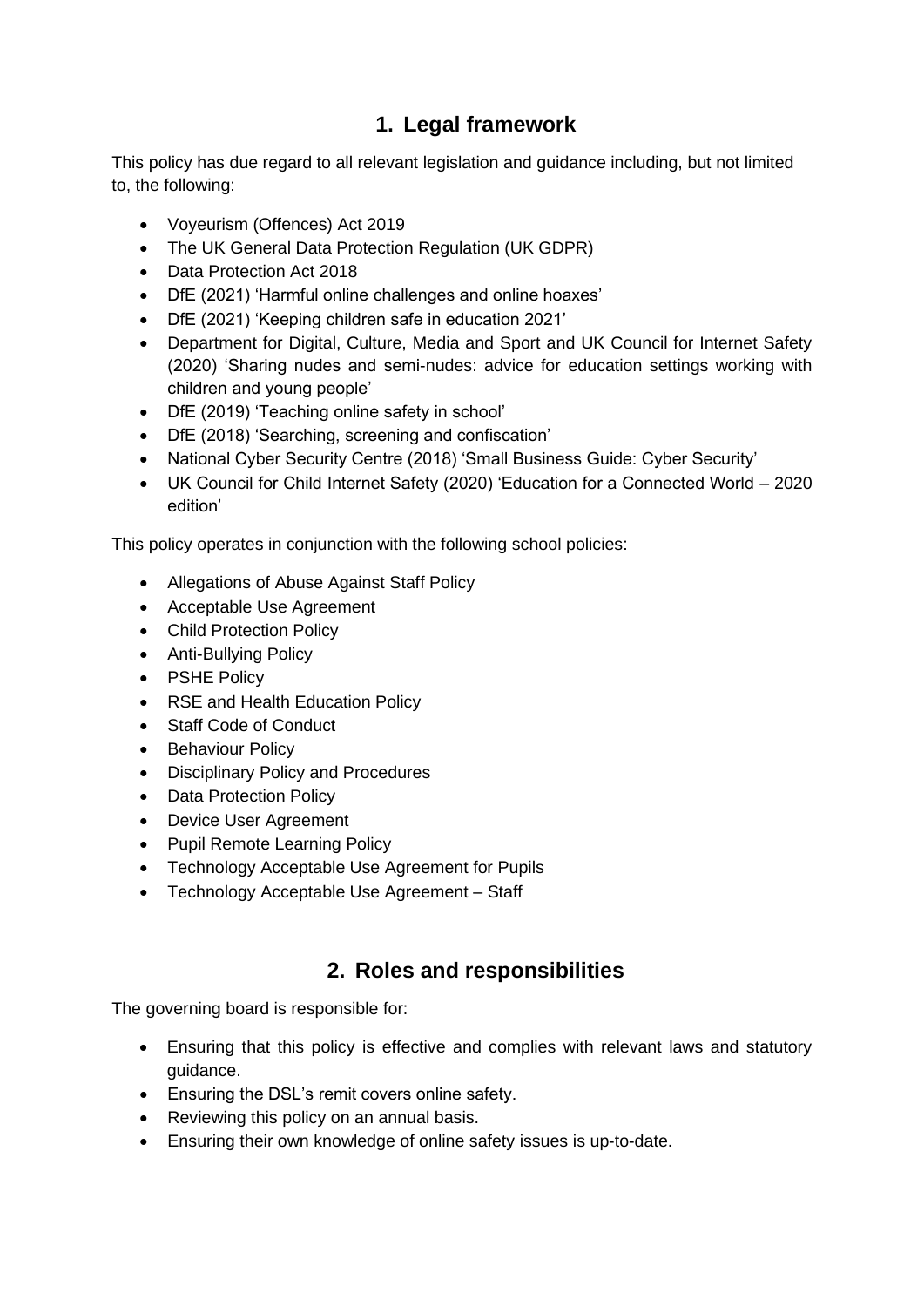- Ensuring all staff undergo safeguarding and child protection training, including online safety, at induction.
- Ensuring that there are appropriate filtering and monitoring systems in place.
- Ensuring that all relevant school policies have an effective approach to planning for, and responding to, online challenges and hoaxes embedded within them.

The headteacher is responsible for:

- Ensuring that online safety is a running and interrelated theme throughout the school's policies and procedures, including in those related to the curriculum, teacher training and safeguarding.
- Supporting the DSL and the deputy DSLs by ensuring they have enough time and resources to carry out their responsibilities in relation to online safety.
- Ensuring staff receive regular, up-to-date and appropriate online safety training and information as part of their induction and safeguarding training.
- Ensuring online safety practices are audited and evaluated.
- Supporting staff to ensure that online safety is embedded throughout the curriculum so that all pupils can develop an appropriate understanding of online safety.
- Organising engagement with parents/carers to keep them up-to-date with current online safety issues and how the school is keeping pupils safe.

The DSL is responsible for:

- Taking the lead responsibility for online safety in the school.
- Acting as the named point of contact within the school on all online safeguarding issues.
- Undertaking training so they understand the risks associated with online safety and can recognise additional risks that pupils with SEND face online.
- Liaising with relevant members of staff on online safety matters, e.g. the SENDCO
- Ensuring online safety is recognised as part of the school's safeguarding responsibilities and that a coordinated approach is implemented.
- Ensuring safeguarding is considered in the school's approach to remote learning.
- Ensuring appropriate referrals are made to external agencies, as required.
- Keeping up-to-date with current research, legislation and online trends.
- Coordinating the school's participation in local and national online safety events, e.g. Safer Internet Day.
- Establishing a procedure for reporting online safety incidents and inappropriate internet use, both by pupils and staff.
- Ensuring all members of the school community understand the reporting procedure.
- Maintaining records of reported online safety concerns as well as the actions taken in response to concerns.
- Monitoring online safety incidents to identify trends and any gaps in the school's provision, and using this data to update the school's procedures.

ICT technicians are responsible for:

• Providing technical support in the development and implementation of the school's online safety policies and procedures.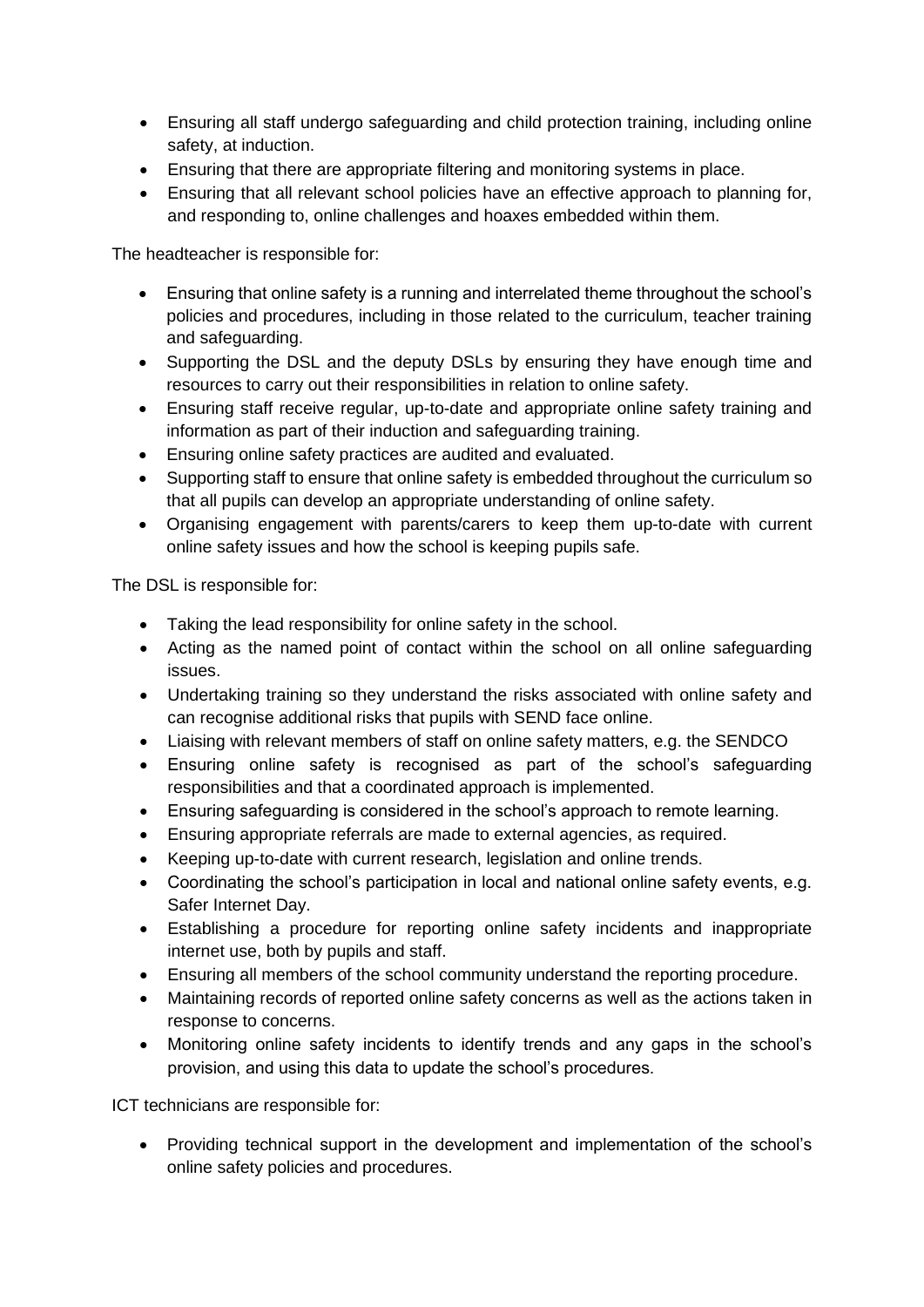- Implementing appropriate security measures as directed by the headteacher.
- Ensuring that the school's filtering and monitoring systems are updated as appropriate.

All staff members are responsible for:

- Taking responsibility for the security of ICT systems and electronic data they use or have access to.
- Modelling good online behaviours.
- Maintaining a professional level of conduct in their personal use of technology.
- Having an awareness of online safety issues.
- Ensuring they are familiar with, and understand, the indicators that pupils may be unsafe online.
- Reporting concerns in line with the school's reporting procedure.
- Where relevant to their role, ensuring online safety is embedded in their teaching of the curriculum.

Pupils are responsible for:

- Adhering to the Acceptable Use Agreement and other relevant policies.
- Seeking help from school staff if they are concerned about something they or a peer have experienced online.
- Reporting online safety incidents and concerns in line with the procedures within this policy.

#### **3. Managing online safety**

<span id="page-5-0"></span>All staff will be aware that technology is a significant component in many safeguarding and wellbeing issues affecting young people, particularly owing to the rise of social media and the increased prevalence of children using the internet.

The DSL has overall responsibility for the school's approach to online safety, with support from deputies and the headteacher where appropriate, and will ensure that there are strong processes in place to handle any concerns about pupils' safety online.

The importance of online safety is integrated across all school operations in the following ways:

- Staff receive regular training
- Staff receive regular email updates regarding online safety information and any changes to online safety guidance or legislation
- Online safety is integrated into learning throughout the curriculum
- Lessons are conducted regularly on the topic of remaining safe online

#### **Handling online safety concerns**

Any disclosures made by pupils to staff members about online abuse, harassment or exploitation, whether they are the victim or disclosing on behalf of another child, will be handled in line with the Child Protection Policy.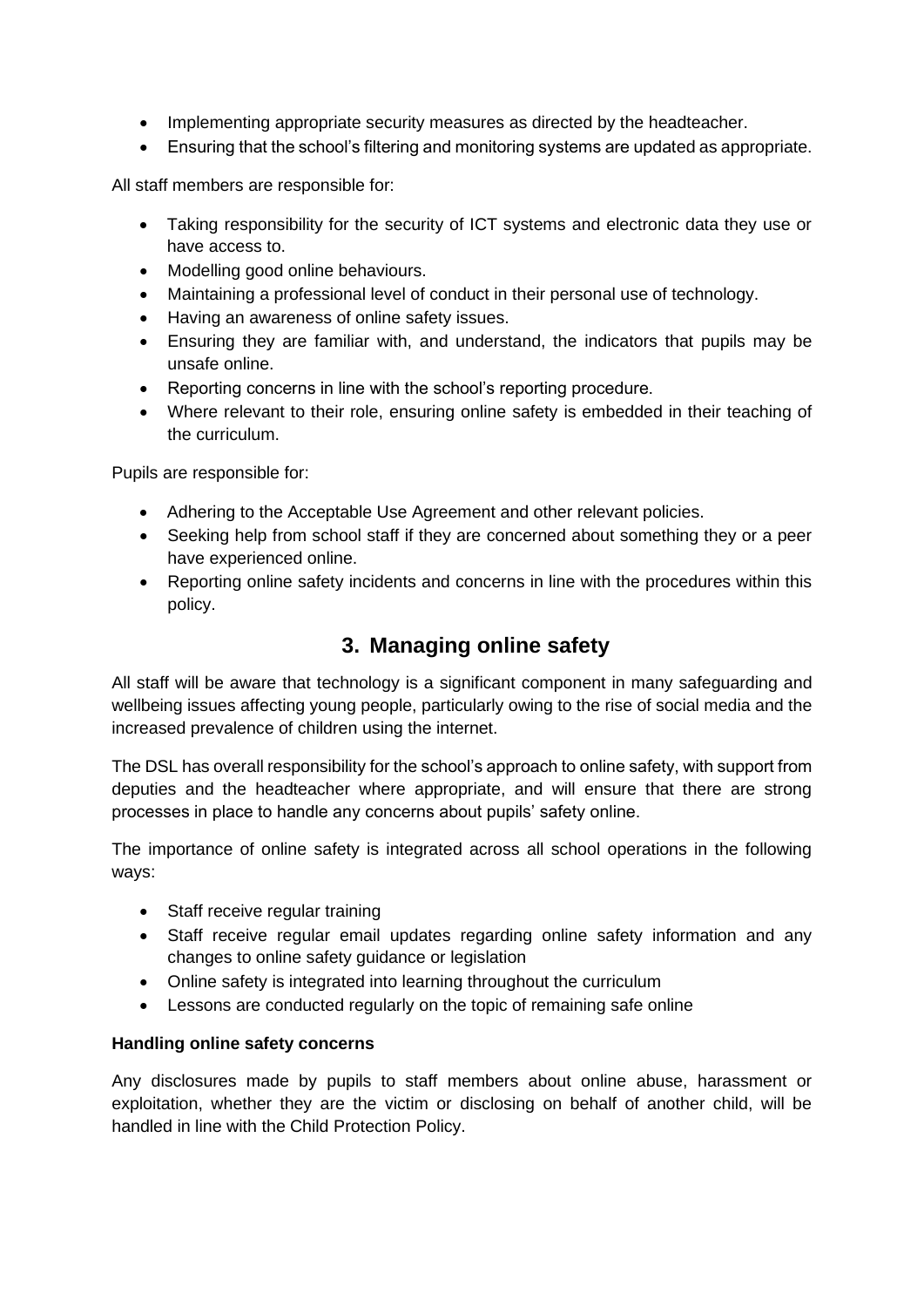Concerns regarding a staff member's online behaviour are reported to the headteacher, who decides on the best course of action in line with the relevant policies, e.g. the Staff Code of Conduct, Allegations of Abuse against Staff Policy, and Disciplinary Policy and Procedures. If the concern is about the headteacher, it is reported to the chair of governors.

Concerns regarding a pupil's online behaviour are reported to the DSL, who investigates concerns with relevant staff members, e.g. the headteacher and ICT technicians, and manages concerns in accordance with relevant policies depending on their nature, e.g. the Behaviour Policy and Child Protection Policy.

Where there is a concern that illegal activity has taken place, the headteacher contacts the police.

The school avoids unnecessarily criminalising pupils, e.g. calling the police, where criminal behaviour is thought to be inadvertent and as a result of ignorance or normal developmental curiosity, e.g. a pupil has taken and distributed indecent imagery of themselves. The DSL will decide in which cases this response is appropriate and will manage such cases in line with the Child Protection Policy

<span id="page-6-0"></span>All online safety incidents and the school's response are recorded by the DSL.

### **4. Cyberbullying**

Cyberbullying can include the following:

- Threatening, intimidating or upsetting text messages
- Threatening or embarrassing pictures and video clips sent via mobile phone cameras
- Silent or abusive phone calls or using the victim's phone to harass others, to make them think the victim is responsible
- Threatening or bullying emails, possibly sent using a pseudonym or someone else's name
- Menacing or upsetting responses to someone in a chatroom
- Unpleasant messages sent via instant messaging
- Unpleasant or defamatory information posted to blogs, personal websites and social networking sites, e.g. Facebook

Cyberbullying against pupils or staff is not tolerated under any circumstances. Incidents of cyberbullying are dealt with quickly and effectively wherever they occur in line with the Antibullying Policy.

#### **5. Peer-on-peer sexual abuse and harassment**

<span id="page-6-1"></span>Pupils may also use the internet and technology as a vehicle for sexual abuse and harassment. Staff will understand that this abuse can occur both in and outside of school and off and online, and will remain aware that pupils are less likely to report concerning online sexual behaviours, particularly if they are using websites that they know adults will consider to be inappropriate for their age.

The following are examples of online harmful sexual behaviour of which staff will be expected to be aware: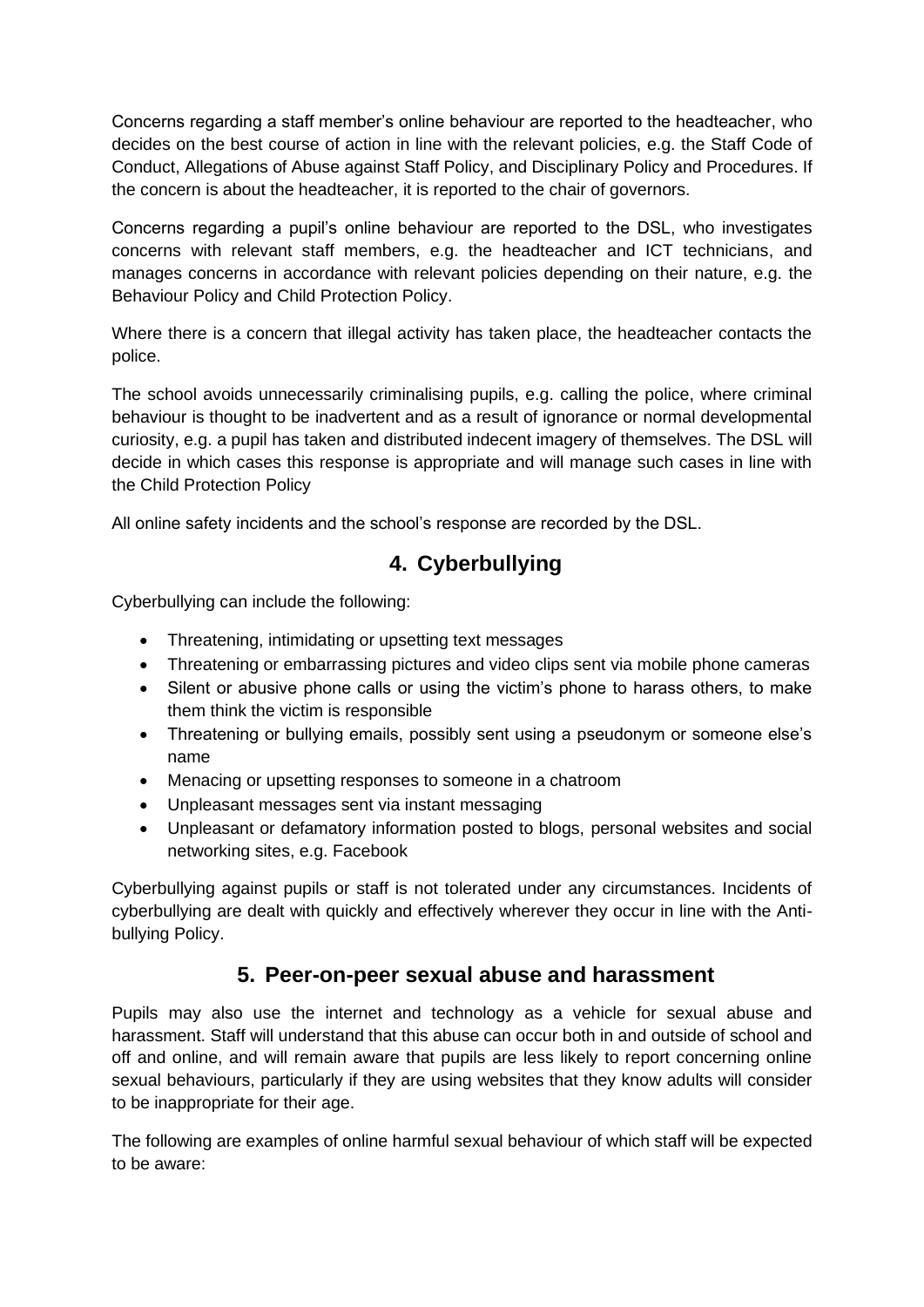- Threatening, facilitating or encouraging sexual violence
- Upskirting, i.e. taking a picture underneath a person's clothing without consent and with the intention of viewing their genitals, breasts or buttocks
- Sexualised online bullying, e.g. sexual jokes or taunts
- Unwanted and unsolicited sexual comments and messages
- Consensual or non-consensual sharing of sexualised imagery

Staff will be aware that creating, possessing, and distributing indecent imagery of other children, i.e. individuals under the age of 18, is a criminal offence, even where the imagery is created, possessed, and distributed with the permission of the child depicted, or by the child themselves.

The school responds to all concerns regarding online peer-on-peer sexual abuse and harassment, regardless of whether the incident took place on the school premises or using school-owned equipment. Concerns regarding online peer-on-peer abuse are reported to the DSL, who will investigate the matter in line with the Behaviour Policy and the Child Protection Policy.

### **6. Grooming and exploitation**

<span id="page-7-0"></span>Grooming is defined as the situation whereby an adult builds a relationship, trust and emotional connection with a child with the intention of manipulating, exploiting and/or abusing them.

Staff will be aware that grooming often takes place online and that pupils who are being groomed are commonly unlikely to report this behaviour for many reasons, including the following:

- The pupil believes they are talking to another child, when they are actually talking to an adult masquerading as someone younger with the intention of gaining their trust to abuse them.
- The pupil does not want to admit to talking to someone they met on the internet for fear of judgement, feeling embarrassed, or a lack of understanding from their peers or adults in their life.
- The pupil may have been manipulated into feeling a sense of dependency on their groomer due to the groomer's attempts to isolate them from friends and family.
- Talking to someone secretly over the internet may make the pupil feel 'special', particularly if the person they are talking to is older.
- The pupil may have been manipulated into feeling a strong bond with their groomer and may have feelings of loyalty, admiration, or love, as well as fear, distress and confusion.

Due to the fact pupils are less likely to report grooming than other online offences, it is particularly important that staff understand the indicators of this type of abuse. The DSL will ensure that online safety training covers online abuse, the importance of looking for signs of grooming, and what the signs of online grooming are, including:

• Being secretive about how they are spending their time.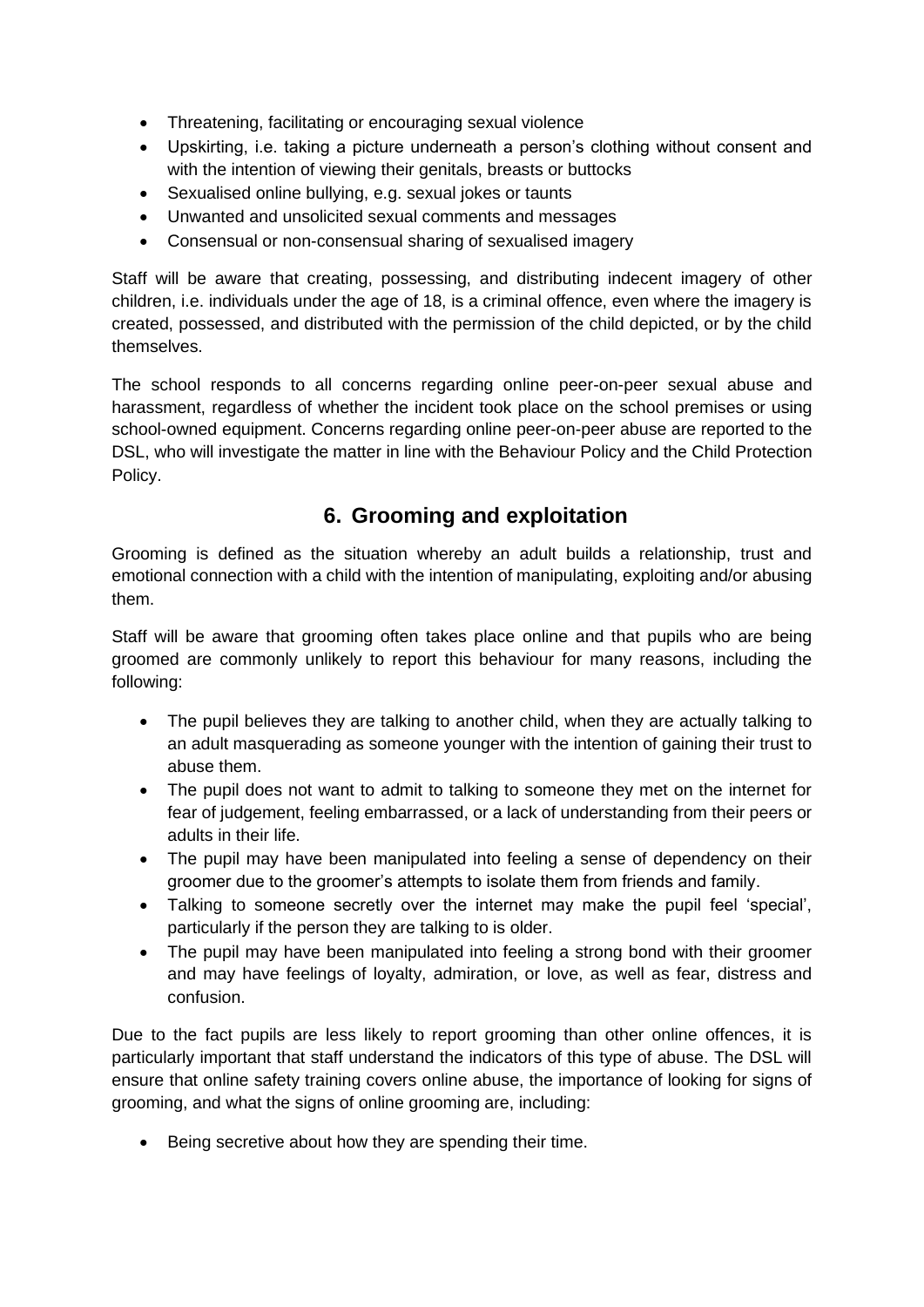- Having an older boyfriend or girlfriend, usually one that does not attend the school and whom their close friends have not met.
- Having money or new possessions, e.g. clothes and technological devices, that they cannot or will not explain.

#### **Child sexual exploitation (CSE) and child criminal exploitation (CCE)**

Although CSE often involves physical sexual abuse or violence, online elements may be prevalent, e.g. sexual coercion and encouraging children to behave in sexually inappropriate ways through the internet. In some cases, a pupil may be groomed online to become involved in a wider network of exploitation, e.g. the production of child pornography or forced child prostitution and sexual trafficking.

CCE is a form of exploitation in which children are forced or manipulated into committing crimes for the benefit of their abuser, e.g. drug transporting, shoplifting and serious violence. While these crimes often take place in person, it is increasingly common for children to be groomed and manipulated into participating through the internet.

Where staff have any concerns about pupils with relation to CSE or CCE, they will bring these concerns to the DSL without delay, who will manage the situation in line with the Child Protection Policy

#### **Radicalisation**

Radicalisation is the process by which a person comes to support terrorism and extremist ideologies associated with terrorist groups. This process can occur through direct recruitment, e.g. individuals in extremist groups identifying, targeting and contacting young people with the intention of involving them in terrorist activity, or by exposure to violent ideological propaganda. Children who are targets for radicalisation are likely to be groomed by extremists online to the extent that they believe the extremist has their best interests at heart, making them more likely to adopt the same radical ideology.

Staff members will be aware of the factors which can place certain pupils at increased vulnerability to radicalisation, as outlined in the Child Protection Policy. Staff will be expected to exercise vigilance towards any pupils displaying indicators that they have been, or are being, radicalised.

Where staff have a concern about a pupil relating to radicalisation, they will report this to the DSL without delay, who will handle the situation in line with the Prevent Duty Policy.

#### **7. Mental health**

<span id="page-8-0"></span>The internet, particularly social media, can be the root cause of a number of mental health issues in pupils, e.g. low self-esteem and suicidal ideation.

Staff will be aware that online activity both in and outside of school can have a substantial impact on a pupil's mental state, both positively and negatively. The DSL will ensure that training is available to help ensure that staff members understand popular social media sites and terminology, the ways in which social media and the internet in general can impact mental health, and the indicators that a pupil is suffering from challenges in their mental health.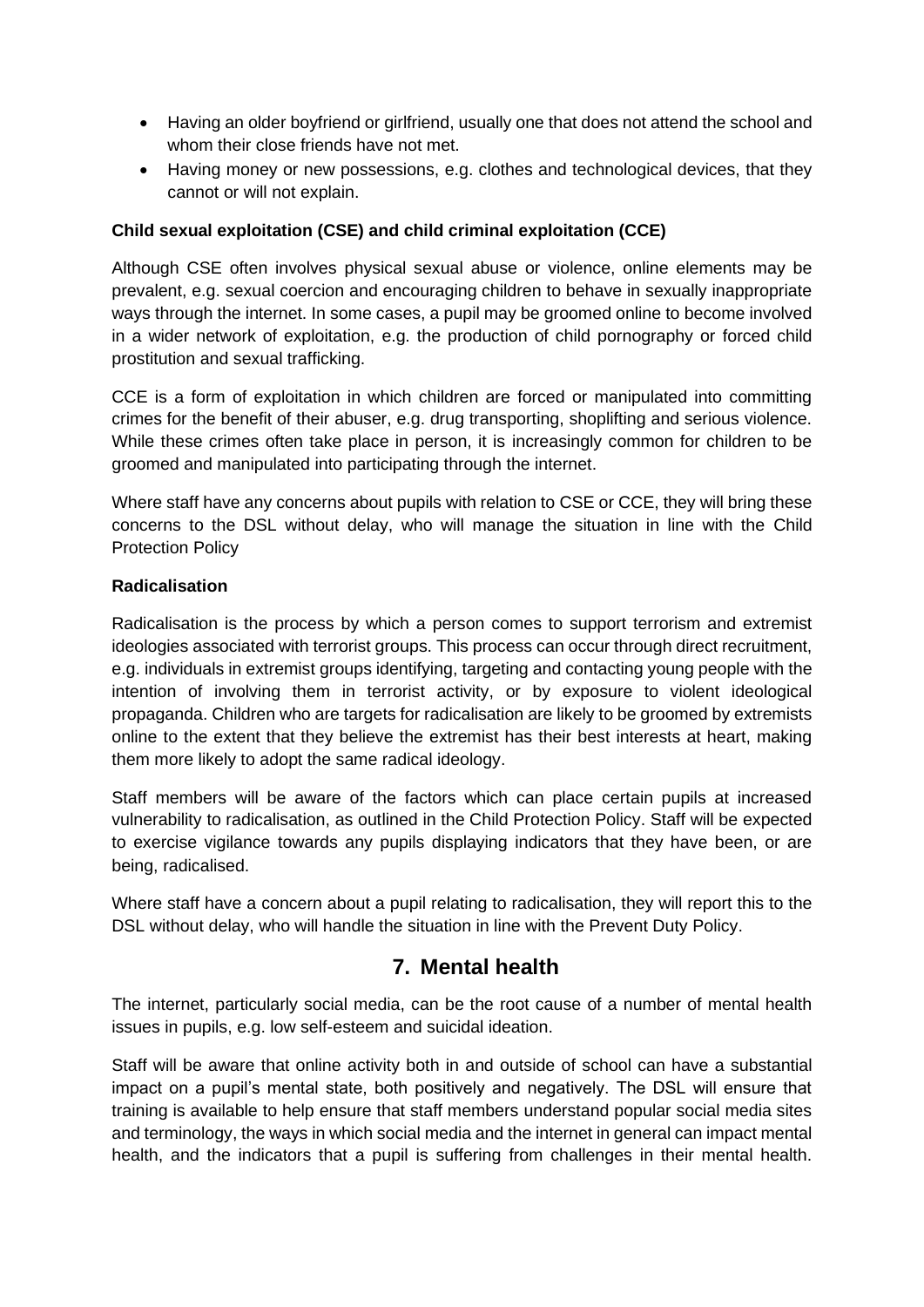Concerns about the mental health of a pupil will be dealt with in line with the Social, Emotional and Mental Health (SEMH) Policy.

### **8. Online hoaxes and harmful online challenges**

<span id="page-9-0"></span>For the purposes of this policy, an **"online hoax"** is defined as a deliberate lie designed to seem truthful, normally one that is intended to scaremonger or to distress individuals who come across it, spread on online social media platforms.

For the purposes of this policy, **"harmful online challenges"** refers to challenges that are targeted at young people and generally involve users recording themselves participating in an online challenge, distributing the video through social media channels and daring others to do the same. Although many online challenges are harmless, an online challenge becomes harmful when it could potentially put the participant at risk of harm, either directly as a result of partaking in the challenge itself or indirectly as a result of the distribution of the video online – the latter will usually depend on the age of the pupil and the way in which they are depicted in the video.

Where staff suspect there may be a harmful online challenge or online hoax circulating amongst pupils in the school, they will report this to the DSL immediately.

The DSL will conduct a case-by-case assessment for any harmful online content brought to their attention, establishing the scale and nature of the possible risk to pupils, and whether the risk is one that is localised to the school or the local area, or whether it extends more widely across the country. Where the harmful content is prevalent mainly in the local area, the DSL will consult with the LA about whether quick local action can prevent the hoax or challenge from spreading more widely.

Prior to deciding how to respond to a harmful online challenge or hoax, the DSL and the headteacher will decide whether each proposed response is:

- In line with any advice received from a known, reliable source, e.g. the UK Safer Internet Centre, when fact-checking the risk of online challenges or hoaxes.
- Careful to avoid needlessly scaring or distressing pupils.
- Not inadvertently encouraging pupils to view the hoax or challenge where they would not have otherwise come across it, e.g. where content is explained to younger pupils but is almost exclusively being shared amongst older pupils.
- Proportional to the actual or perceived risk.
- Helpful to the pupils who are, or are perceived to be, at risk.
- Appropriate for the relevant pupils' age and developmental stage.
- Supportive.
- In line with the Child Protection Policy

Where the DSL's assessment finds an online challenge to be putting pupils at risk of harm, e.g. it encourages children to participate in age-inappropriate activities that could increase safeguarding risks or become a child protection concern, they will ensure that the challenge is directly addressed to the relevant pupils, e.g. those within a particular age range that is directly affected or even to individual children at risk where appropriate.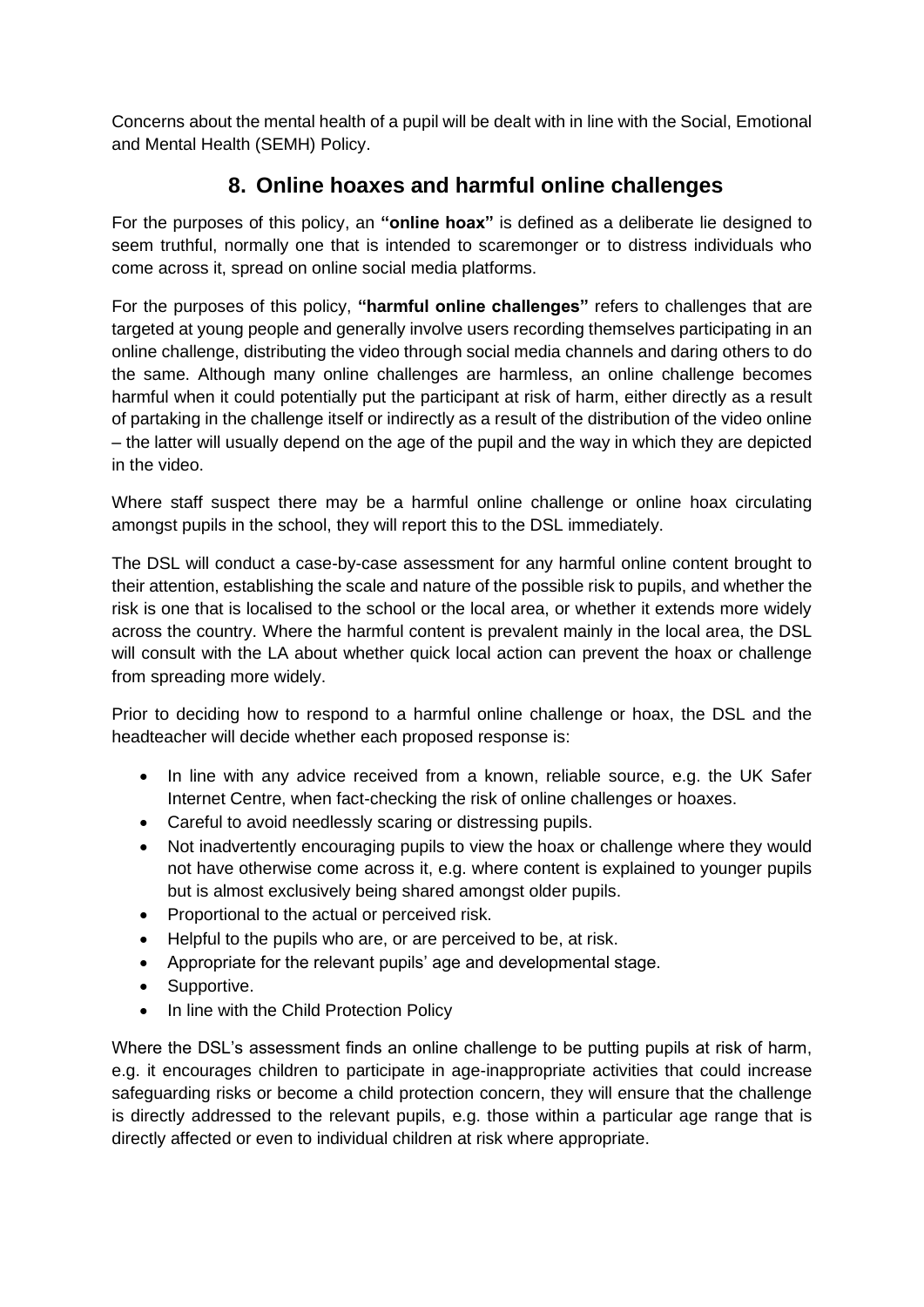The DSL and headteacher will only implement a school-wide approach to highlighting potential harms of a hoax or challenge when the risk of needlessly increasing pupils' exposure to the risk is considered and mitigated as far as possible.

### **9. Cyber-crime**

<span id="page-10-0"></span>Cyber-crime is criminal activity committed using computers and/or the internet. There are two key categories of cyber-crime:

- **Cyber-enabled** these crimes can be carried out offline; however, are made easier and can be conducted at higher scales and speeds online, e.g. fraud, purchasing and selling of illegal drugs, and sexual abuse and exploitation.
- **Cyber-dependent**  these crimes can only be carried out online or by using a computer, e.g. making, supplying or obtaining malware, illegal hacking, and 'booting', which means overwhelming a network, computer or website with internet traffic to render it unavailable.

The school will factor into its approach to online safety the risk that pupils with a particular affinity or skill in technology may become involved, whether deliberately or inadvertently, in cyber-crime. Where there are any concerns about a pupil's use of technology and their intentions with regard to using their skill and affinity towards it, the DSL will consider a referral to the Cyber Choices programme, which aims to intervene where children are at risk of committing cyber-crime and divert them to a more positive use of their skills and interests.

The DSL and headteacher will ensure that pupils are taught, throughout the curriculum, how to use technology safely, responsibly and lawfully, and will ensure that pupils cannot access sites or areas of the internet that may encourage them to stray from lawful use of technology, e.g. the 'dark web', on school-owned devices or on school networks through the use of appropriate firewalls.

### **10. Online safety training for staff**

<span id="page-10-1"></span>The DSL ensures that all safeguarding training given to staff includes elements of online safety, including how the internet can facilitate abuse and exploitation. All staff will be made aware that pupils are at risk of abuse, by their peers and by adults, online as well as in person, and that, often, abuse will take place concurrently via online channels and in daily life.

Information about the school's full responses to online safeguarding incidents can be found in the Anti-bullying Policy and the Child Protection Policy

### **11. Online safety and the curriculum**

<span id="page-10-2"></span>Online safety is embedded throughout the curriculum; however, it is particularly addressed in the following subjects:

- RSE
- Health education
- PSHE
- Citizenship
- ICT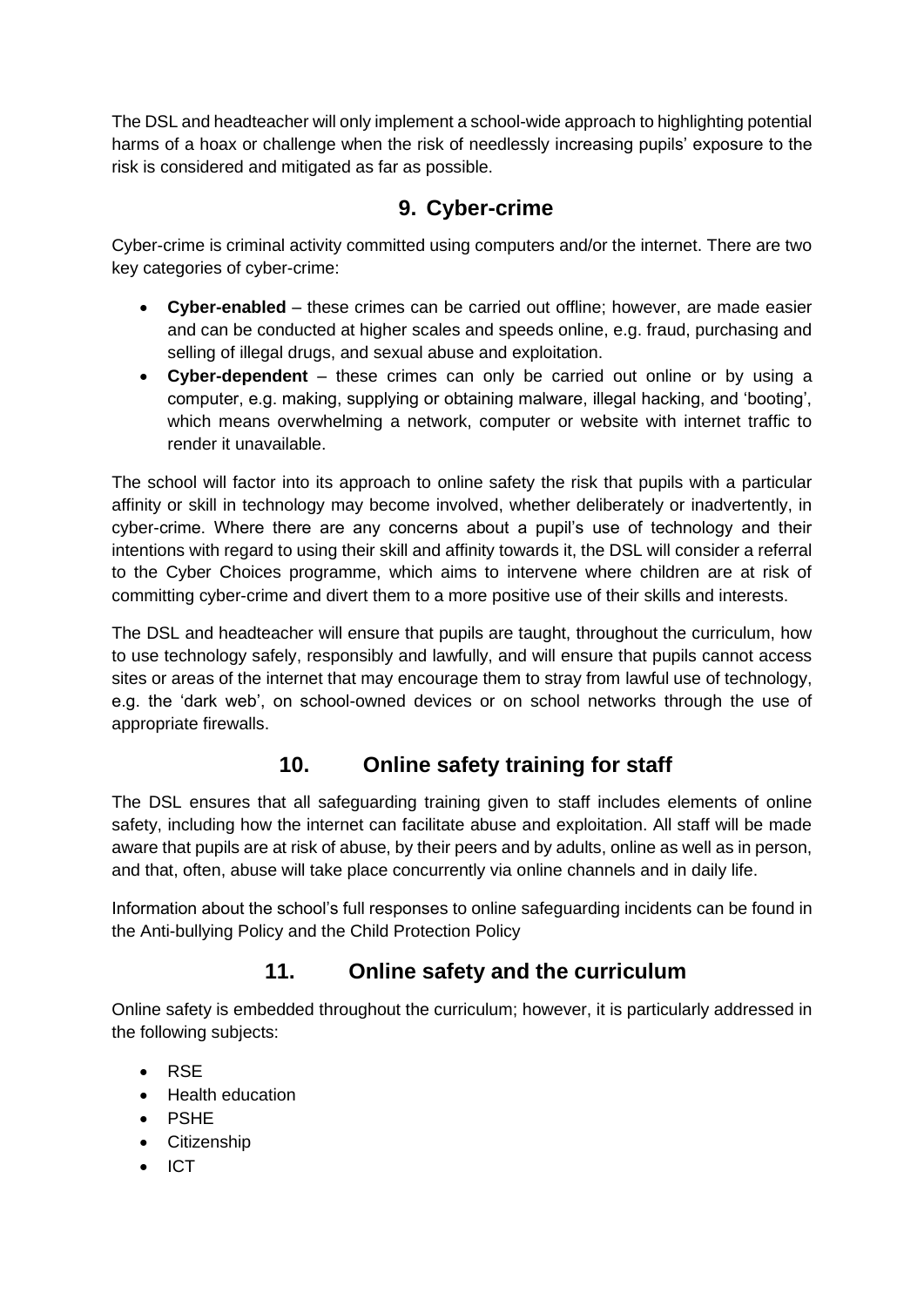Online safety teaching is always appropriate to pupils' ages and developmental stages.

Pupils are taught the underpinning knowledge and behaviours that can help them to navigate the online world safely and confidently regardless of the device, platform or app they are using. The underpinning knowledge and behaviours pupils learn through the curriculum include the following:

- How to evaluate what they see online
- How to recognise techniques used for persuasion
- What healthy and respectful relationships, including friendships, look like
- Body confidence and self-esteem
- Consent, e.g. with relation to the sharing of indecent imagery or online coercion to perform sexual acts
- Acceptable and unacceptable online behaviour
- How to identify online risks
- How and when to seek support
- How to identify when something is deliberately deceitful or harmful
- How to recognise when something they are being asked to do puts them at risk or is age-inappropriate

The online risks pupils may face online are always considered when developing the curriculum. The risks that are considered and how they are covered in the curriculum can be found in [Appendix A](#page-19-0) of this policy.

The DSL is involved with the development of the school's online safety curriculum. Pupils will be consulted on the online safety curriculum, where appropriate, due to their unique knowledge of the kinds of websites they and their peers frequent and the kinds of behaviours in which they engage online.

The school recognises that, while any pupil can be vulnerable online, there are some pupils who may be more susceptible to online harm or have less support from family and friends in staying safe online, e.g. pupils with SEND and LAC. Relevant members of staff, e.g. the SENDCO and designated teacher for LAC, work together to ensure the curriculum is tailored so these pupils receive the information and support they need.

The school will also endeavour to take a more personalised or contextualised approach to teaching about online safety for more susceptible children, and in response to instances of harmful online behaviour from pupils.

Class teachers review external resources prior to using them for the online safety curriculum, to ensure they are appropriate for the cohort of pupils. When reviewing these resources, the following questions are asked:

- Where does this organisation get their information from?
- What is their evidence base?
- Have they been externally quality assured?
- What is their background?
- Are they age-appropriate for pupils?
- Are they appropriate for pupils' developmental stage?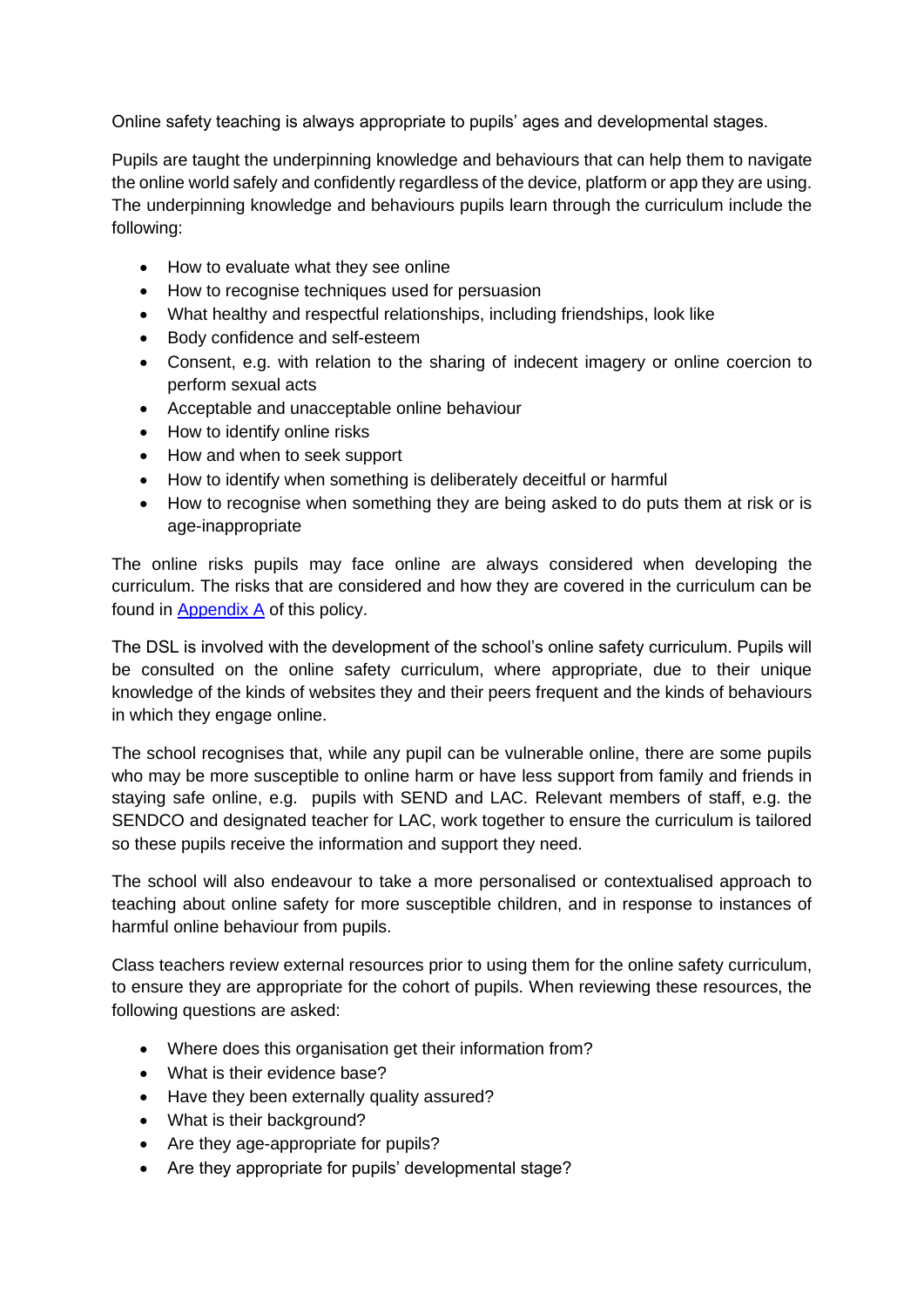External visitors may be invited into school to help with the delivery of certain aspects of the online safety curriculum. The headteacher and DSL decide when it is appropriate to invite external groups into school and ensure the visitors selected are appropriate.

Before conducting a lesson or activity on online safety, the class teacher and DSL consider the topic that is being covered and the potential that pupils in the class have suffered or may be suffering from online abuse or harm in this way. The DSL advises the staff member on how to best support any pupil who may be especially impacted by a lesson or activity. Lessons and activities are planned carefully so they do not draw attention to a pupil who is being or has been abused or harmed online, to avoid publicising the abuse.

During an online safety lesson or activity, the class teacher ensures a safe environment is maintained in which pupils feel comfortable to say what they feel and ask questions, and are not worried about getting into trouble or being judged.

If a staff member is concerned about anything pupils raise during online safety lessons and activities, they will make a report in line with the Child Protection Policy

If a pupil makes a disclosure to a member of staff regarding online abuse following a lesson or activity, the staff member will follow the reporting procedure outlined in the Child Protection **Policy** 

### **12. Use of technology in the classroom**

<span id="page-12-0"></span>A wide range of technology is used during lessons, including the following:

- Computers
- Laptops
- Tablets
- Google Classroom
- Times table Rock stars
- Spelling Shed
- Email
- Cameras

Prior to using any websites, tools, apps or other online platforms in the classroom, or recommending that pupils use these platforms at home, the class teacher always reviews and evaluates the resource. Class teachers ensure that any internet-derived materials are used in line with copyright law.

Pupils are supervised when using online materials during lesson time – this supervision is suitable to their age and ability.

#### **13. Use of smart technology**

<span id="page-12-1"></span>While the school recognises that the use of smart technology can have educational benefits, there are also a variety of associated risks which the school will ensure it manages.

Pupils will be educated on the acceptable and appropriate use of personal devices and will use technology in line with the school's Technology Acceptable Use Agreement for Pupils.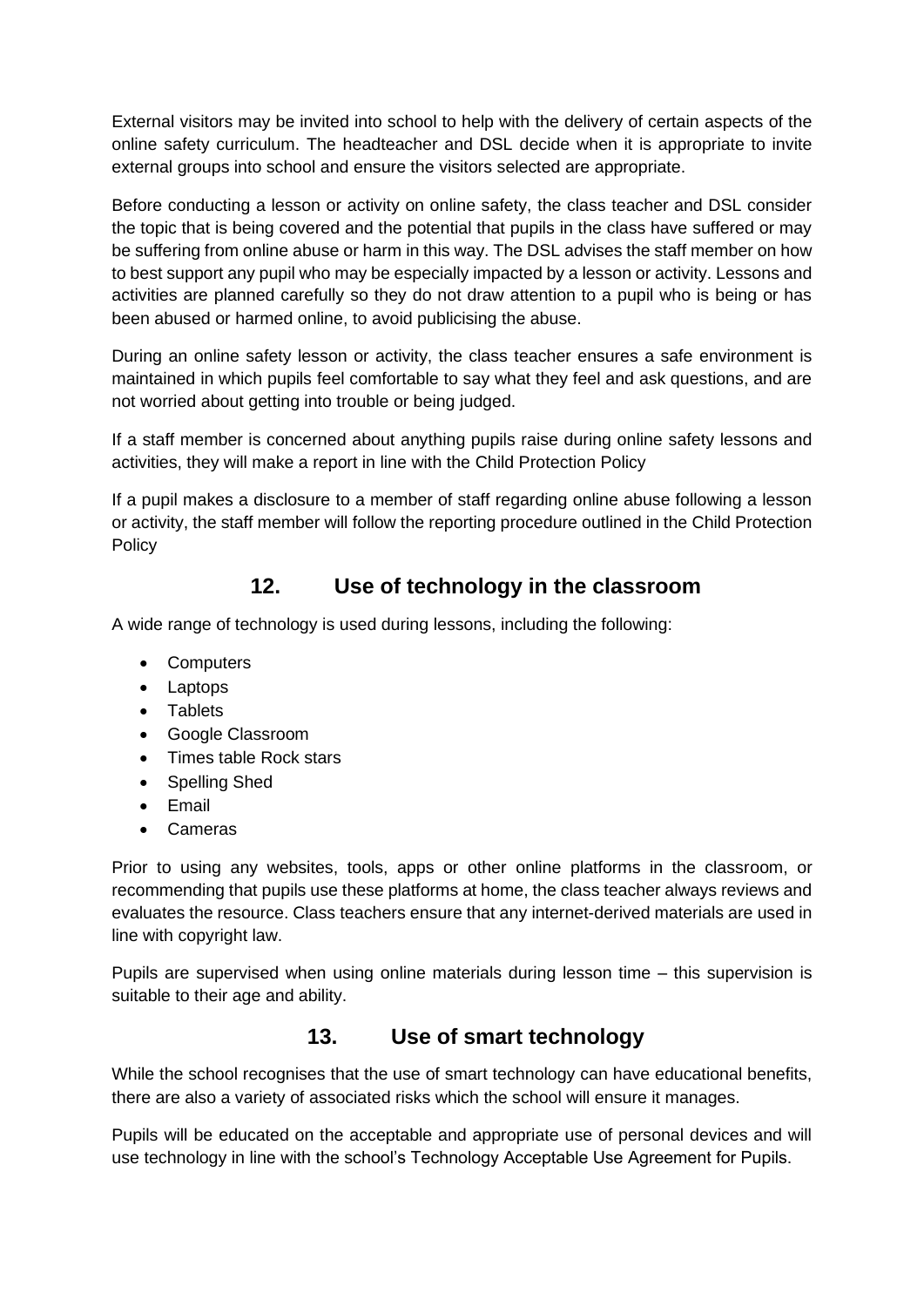Staff will use all smart technology and personal technology in line with the school's Code of Conduct Policy.

The school recognises that pupils' unlimited and unrestricted access to the internet via mobile phone networks while they are not at school means that some pupils may use the internet in a way which breaches the school's acceptable use of ICT agreement for pupils.

Inappropriate use of smart technology may include:

- Using mobile and smart technology to sexually harass, bully, troll or intimidate peers.
- Sharing indecent images, both consensually and non-consensually.
- Viewing and sharing pornography and other harmful content.

Pupils will not be permitted to use smart devices or any other personal technology whilst in the classroom. Any mobile devices that are brought to school will be given to the Class Teacher and locked in the classroom cupboard.

Where there is a significant problem with the misuse of smart technology among pupils, the school will discipline those involved in line with the school's Behaviour Policy.

The school will hold assemblies, where appropriate, which address any specific concerns related to the misuse of smart technology and outline the importance of using smart technology in an appropriate manner.

The school will seek to ensure that it is kept up to date with the latest devices, platforms, apps, trends and related threats.

The school will consider the 4C's (content, contact, conduct and commerce) when educating pupils about the risks involved with the inappropriate use of smart technology and enforcing the appropriate disciplinary measures.

#### **14. Educating parents/carers**

<span id="page-13-0"></span>The school works in partnership with parents/carers to ensure pupils stay safe online at school and at home. Parents/carers are provided with information about the school's approach to online safety and their role in protecting their children. Parents/carers are sent a copy of the Acceptable Use Agreement at the beginning of each academic year and are encouraged to go through this with their child to ensure their child understands the document and the implications of not following it.

Parents/carers will be made aware of the various ways in which their children may be at risk online, including, but not limited to:

- Child sexual abuse, including grooming.
- Exposure to radicalising content.
- Sharing of indecent imagery of pupils, e.g. sexting.
- Cyberbullying.
- Exposure to age-inappropriate content, e.g. pornography.
- Exposure to harmful content, e.g. content that encourages self-destructive behaviour.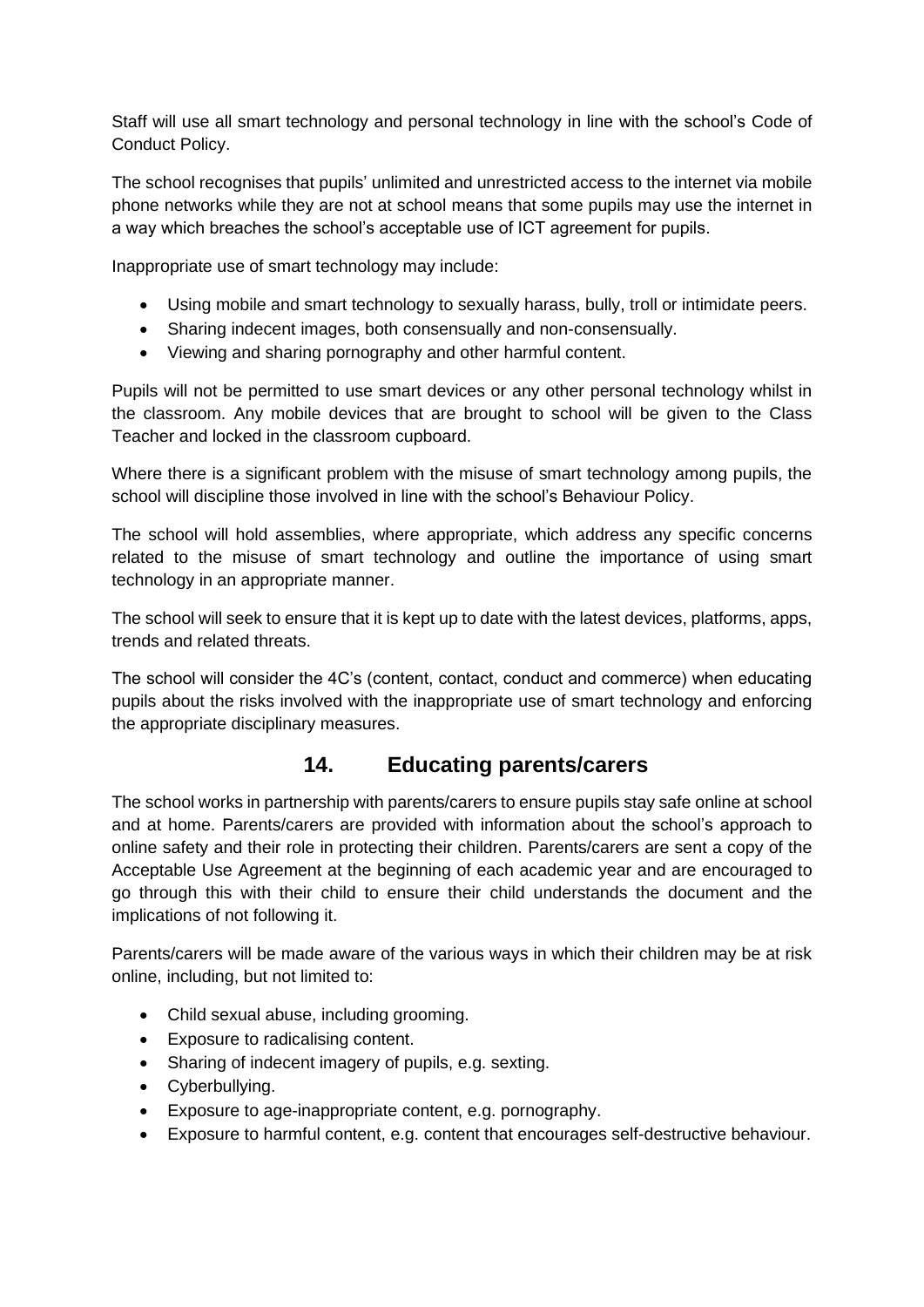Parents/carers will be informed of the ways in which they can prevent their child from accessing harmful content at home, e.g. by implementing parental controls to block ageinappropriate content.

Parental awareness regarding how they can support their children to be safe online is raised in the following ways:

- Parents/carers' evenings
- Newsletters
- Online resources
- School Facebook page
- School website

#### **15. Internet access**

<span id="page-14-0"></span>Pupils, staff and other members of the school community are only granted access to the school's internet network once they have read and signed the Acceptable Use Agreement. A record is kept of users who have been granted internet access in the school office.

All members of the school community are encouraged to use the school's internet network, instead of 3G, 4G and 5G networks, as the network has appropriate filtering and monitoring to ensure individuals are using the internet appropriately.

### **16. Filtering and monitoring online activity**

<span id="page-14-1"></span>The governing board ensures the school's ICT network has appropriate filters and monitoring systems in place. The governing board ensures 'over blocking' does not lead to unreasonable restrictions as to what pupils can be taught with regards to online teaching and safeguarding.

The headteacher and ICT technicians undertake a risk assessment to determine what filtering and monitoring systems are required. The filtering and monitoring systems the school implements are appropriate to pupils' ages, the number of pupils using the network, how often pupils access the network, and the proportionality of costs compared to the risks. The Headteacher and DSL will check on the filtering and monitoring systems to ensure they are effective and appropriate.

Deliberate breaches of the filtering system are reported to the Headteacher or DSL, who will escalate the matter appropriately. If a pupil has deliberately breached the filtering system, they will be disciplined in line with the Behavioural Policy. If a member of staff has deliberately breached the filtering system, they will be disciplined in line with the Disciplinary Policy and Procedure.

If material that is believed to be illegal is accessed, inadvertently or deliberately, this material will be reported to the appropriate agency immediately, e.g. the Internet Watch Foundation (IWF), CEOP and/or the police.

The school's network and school-owned devices are appropriately monitored. All users of the network and school-owned devices are informed about how and why they are monitored. Concerns identified through monitoring are reported to the DSL who manages the situation in line with the Child Protection Policy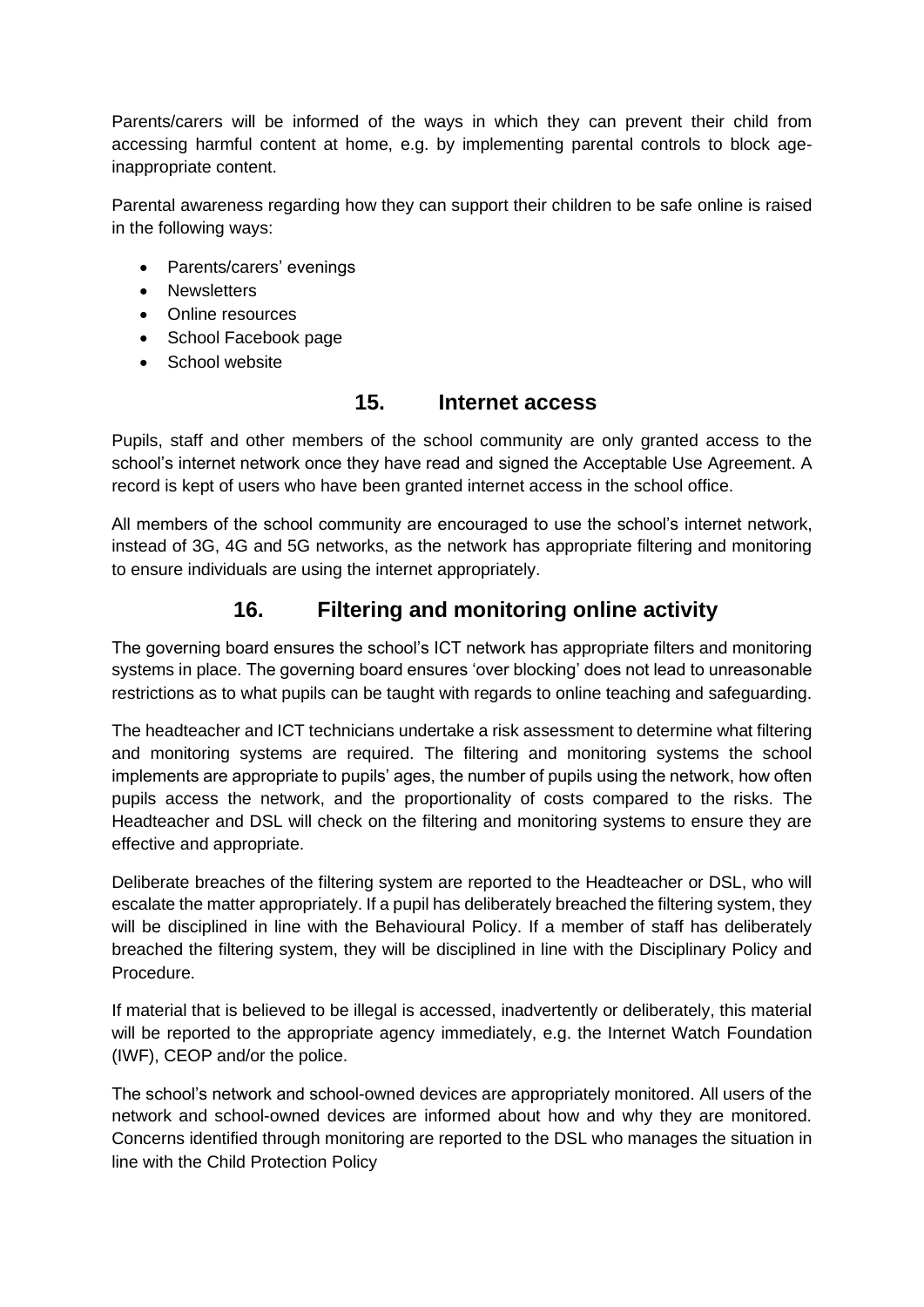### **17. Network security**

<span id="page-15-0"></span>Technical security features, such as anti-virus software, are kept up-to-date and managed by ICT technicians. Firewalls are switched on at all times. ICT technicians review the firewalls to ensure they are running correctly, and to carry out any required updates.

Staff and pupils are advised not to download unapproved software or open unfamiliar email attachments, and are expected to report all malware and virus attacks to ICT technicians.

All members of staff have their own unique usernames and private passwords to access the school's systems. Pupils in class, year or key stage and above are provided with their own unique username and private passwords. Staff members and pupils are responsible for keeping their passwords private. Passwords have a minimum and maximum length and require a mixture of letters, numbers and symbols to ensure they are as secure as possible.

Users are not permitted to share their login details with others and are not allowed to log in as another user at any time. If a user is found to be sharing their login details or otherwise mistreating the password system, the headteacher is informed and decides the necessary action to take.

#### **18. Emails**

<span id="page-15-1"></span>Access to and the use of emails is managed in line with the Data Protection Policy and Acceptable Use Agreement.

Staff and pupils are given approved school email accounts and are only able to use these accounts at school and when doing school-related work outside of school hours. Prior to being authorised to use the email system, staff and pupils must agree to and sign the Acceptable Use Agreement. Personal email accounts are not permitted to be used on the school site. Any email that contains sensitive or personal information is only sent using secure and encrypted email.

Staff members and pupils are required to block spam and junk mail, and report the matter to ICT technicians. The school's monitoring system can detect inappropriate links, malware and profanity within emails – staff and pupils are made aware of this. Chain letters, spam and all other emails from unknown sources are deleted without being opened.

Any cyber-attacks initiated through emails are managed in line with the Data and Cybersecurity Breach Prevention and Management Plan.

#### **19. Social networking**

#### <span id="page-15-2"></span>**Personal use**

Access to social networking sites is filtered as appropriate. Staff and pupils are not permitted to use social media for personal use during lesson time. Staff can use personal social media during any break and lunchtimes in the staffroom.

Staff members are advised that their conduct on social media can have an impact on their role and reputation within the school.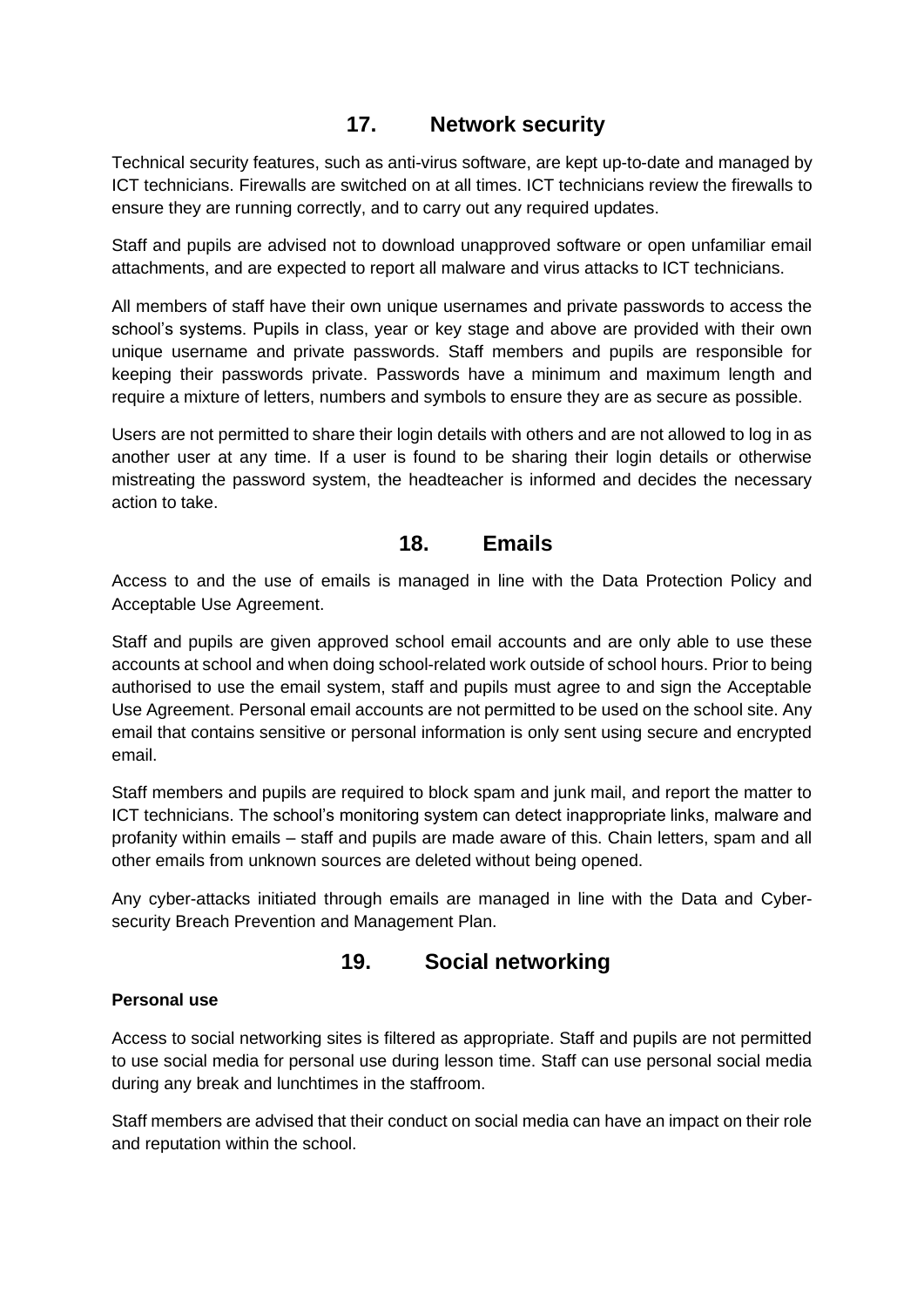The Staff Code of Conduct contains information on the acceptable use of social media – staff members are required to follow these expectations at all times.

Staff receive training on how to use social media safely and responsibly. Staff are not permitted to communicate with pupils or parents/carers over social networking sites and are reminded to alter their privacy settings to ensure pupils and parents/carers are not able to contact them on social media. Where staff have an existing personal relationship with a parent or pupil, and thus are connected with them on social media, e.g. they are friends with a parent at the school, they will disclose this to the DSL and headteacher and will ensure that their social media conduct relating to that parent is appropriate for their position in the school.

Pupils are taught how to use social media safely and responsibly through the online safety curriculum.

Concerns regarding the online conduct of any member of the school community on social media are reported to the DSL and managed in accordance with the relevant policy, e.g. Anti-Bullying Policy, Staff Code of Conduct and Behaviour Policy.

#### **Use on behalf of the school**

The use of social media on behalf of the school is conducted in line with the Social Media Policy. The school's official social media channels are only used for official educational or engagement purposes. Staff members must be authorised by the headteacher to access to the school's social media accounts.

All communication on official social media channels by staff on behalf of the school is clear, transparent and open to scrutiny.

#### **20. The school website**

<span id="page-16-0"></span>The headteacher is responsible for the overall content of the school website – they will ensure the content is appropriate, accurate, up-to-date and meets government requirements.

The website complies with guidelines for publications including accessibility, data protection, respect for intellectual property rights, privacy policies and copyright law. Personal information relating to staff and pupils is not published on the website. Images and videos are only posted on the website if the provisions in the Photography Policy are met.

#### **21. Use of devices**

#### <span id="page-16-1"></span>**School-owned devices**

Staff members are issued with the following devices to assist with their work:

- Laptop
- Tablet

Pupils are provided with school-owned devices as necessary to assist in the delivery of the curriculum, e.g. tablets to use during lessons.

School-owned devices are used in accordance with the Device User Agreement. Staff and pupils are not permitted to connect school-owned devices to public Wi-Fi networks. All school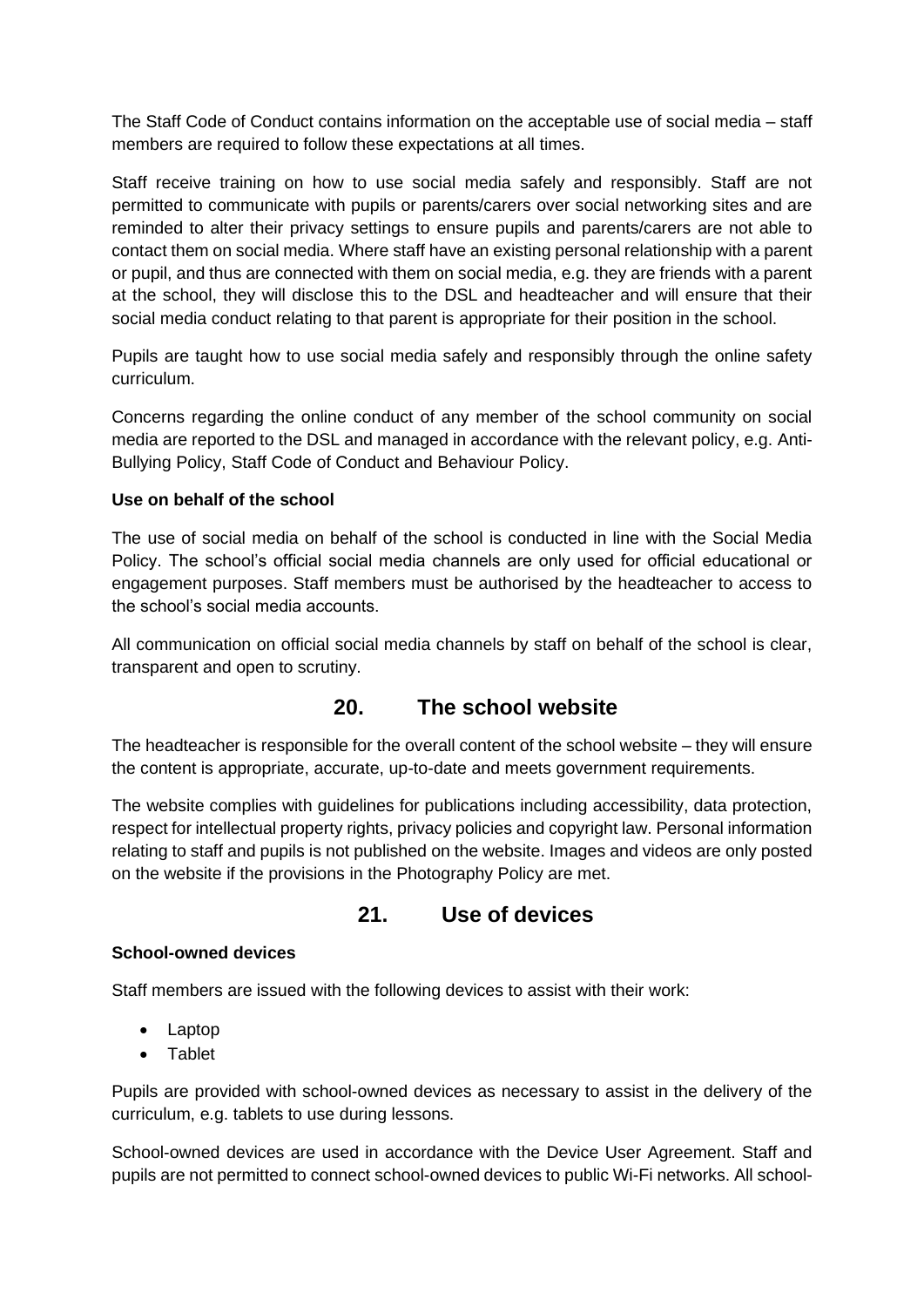owned devices are password protected. All mobile school-owned devices are fitted with tracking software to ensure they can be retrieved if lost or stolen. All school-owned devices are fitted with software to ensure they can be remotely accessed, in case data on the device needs to be protected, retrieved or erased.

ICT technicians review all school-owned devices to carry out software updates and ensure there is no inappropriate material or malware on the devices. No software, apps or other programmes can be downloaded onto a device without authorisation from ICT technicians.

Cases of staff members or pupils found to be misusing school-owned devices will be managed in line with the Disciplinary Policy and Procedure and Behaviour Policy respectively.

#### **Personal devices**

Personal devices are used in accordance with the Staff Code of Conduct Policy. Any personal electronic device that is brought into school is the responsibility of the user.

Personal devices are only permitted to be used in the following locations:

- Staffroom
- A staff member's office if pupils do not enter. If a staff member has an office where pupils do not enter, then they need to ensure that their phone is locked away securely until their designated break or lunch time.

Staff members are not permitted to use their personal devices during lesson time, other than in an emergency. Staff members are not permitted to use their personal devices to take photos or videos of pupils.

Staff members report concerns about their colleagues' use of personal devices on the school premises in line with the Managing Allegations of Abuse Against Staff Policy. If a member of staff is thought to have illegal content saved or stored on a personal device, or to have committed an offence using a personal device, the headteacher will inform the police and action will be taken in line with the Allegations of Abuse Against Staff Policy.

Pupils are not permitted to use their personal devices during their school day. If they have brought their device into school, they are locked away in the Class Teachers cupboard until home time.

#### **XPLORA Watches**

Pupils are not permitted to use their XPLORA watches at school due to the watches camera facility.

St John's Church of England school understand that the watches do have a safety setting on them that is controlled by parents/carers/carers, but we do not allow any watch with a camera facility on the school premises.

Pupils' devices can be searched, screened and confiscated in accordance with the Behaviour Policy – Section 6. If a staff member reasonably believes a pupil's personal device has been used to commit an offence or may provide evidence relating to an offence, the device will be handed to the police.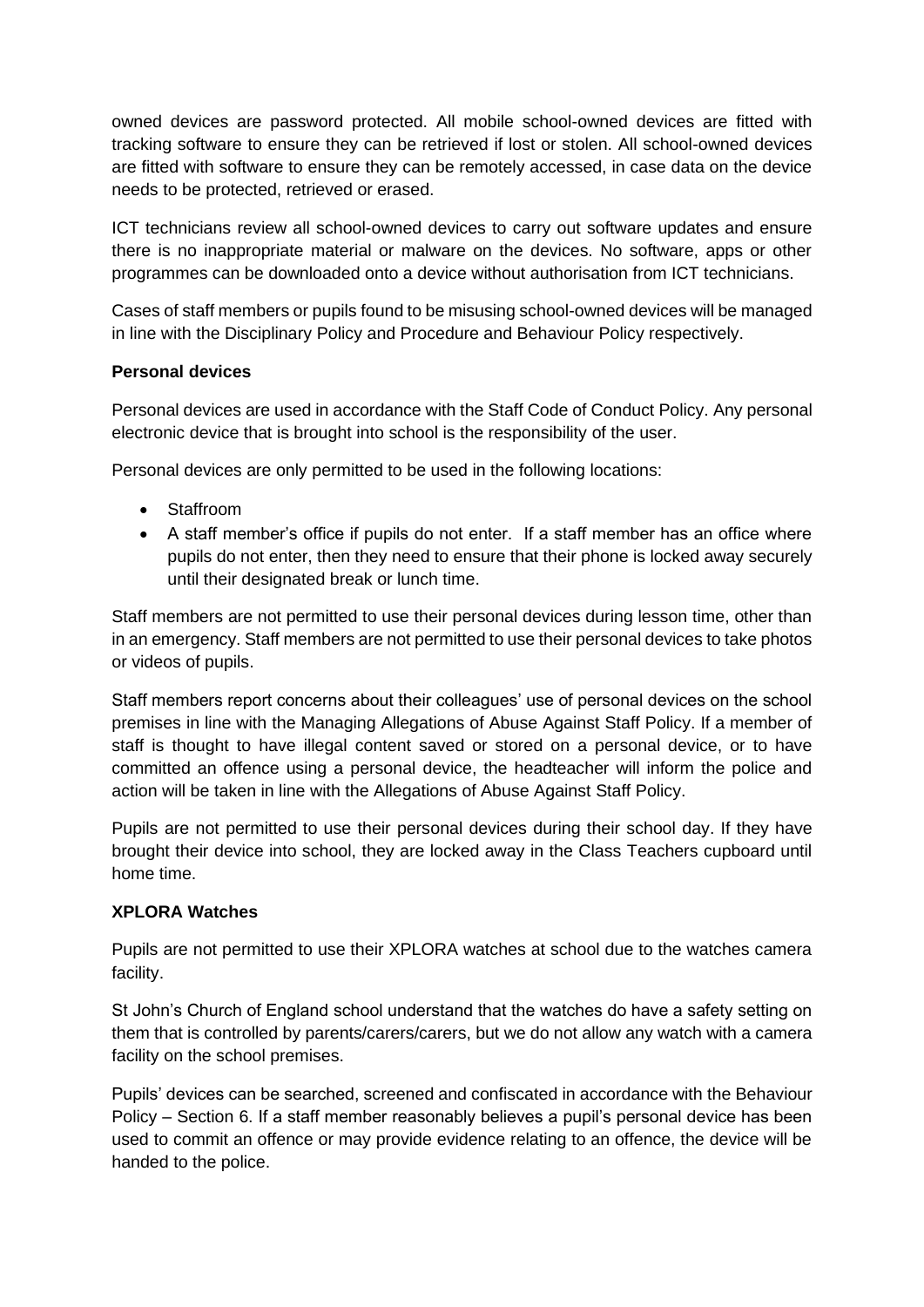Appropriate signage is displayed to inform visitors to the school of the expected use of personal devices. Any concerns about visitors' use of personal devices on the school premises are reported to the DSL.

#### **22. Remote learning**

<span id="page-18-0"></span>All remote learning is delivered in line with the school's Pupil Remote Learning Policy.

The school will risk assess the technology used for remote learning prior to use and ensure that there are no privacy issues or scope for inappropriate use. The school will consult with parents/carers prior to the period of remote learning about what methods of delivering remote teaching are most suitable – alternate arrangements will be made where necessary.

The school will ensure that all school-owned equipment and technology used for remote learning has suitable anti-virus software installed, can establish secure connections, can recover lost work, and allows for audio and visual material to be recorded or downloaded, where required.

During the period of remote learning, the school will maintain regular contact with parents/carers via Marvellous Me, Eduspot and the school Facebook page to:

- Reinforce the importance of children staying safe online.
- Ensure parents/carers are aware of what their children are being asked to do, e.g. sites they have been asked to use and staff they will interact with.
- Encourage them to set age-appropriate parental controls on devices and internet filters to block malicious websites.
- Direct parents/carers to useful resources to help them keep their children safe online.

The school will not be responsible for providing access to the internet off the school premises and will not be responsible for providing online safety software, e.g. anti-virus software, on devices not owned by the school.

#### **23. Monitoring and review**

<span id="page-18-1"></span>The school recognises that the online world is constantly changing; therefore, the DSL, ICT technicians and the headteacher conduct light-touch reviews of this policy to evaluate its effectiveness.

The governing board, headteacher and DSL review this policy in full on an annual basis and following any online safety incidents.

The next scheduled review date for this policy is January 2023.

Any changes made to this policy are communicated to all members of the school community.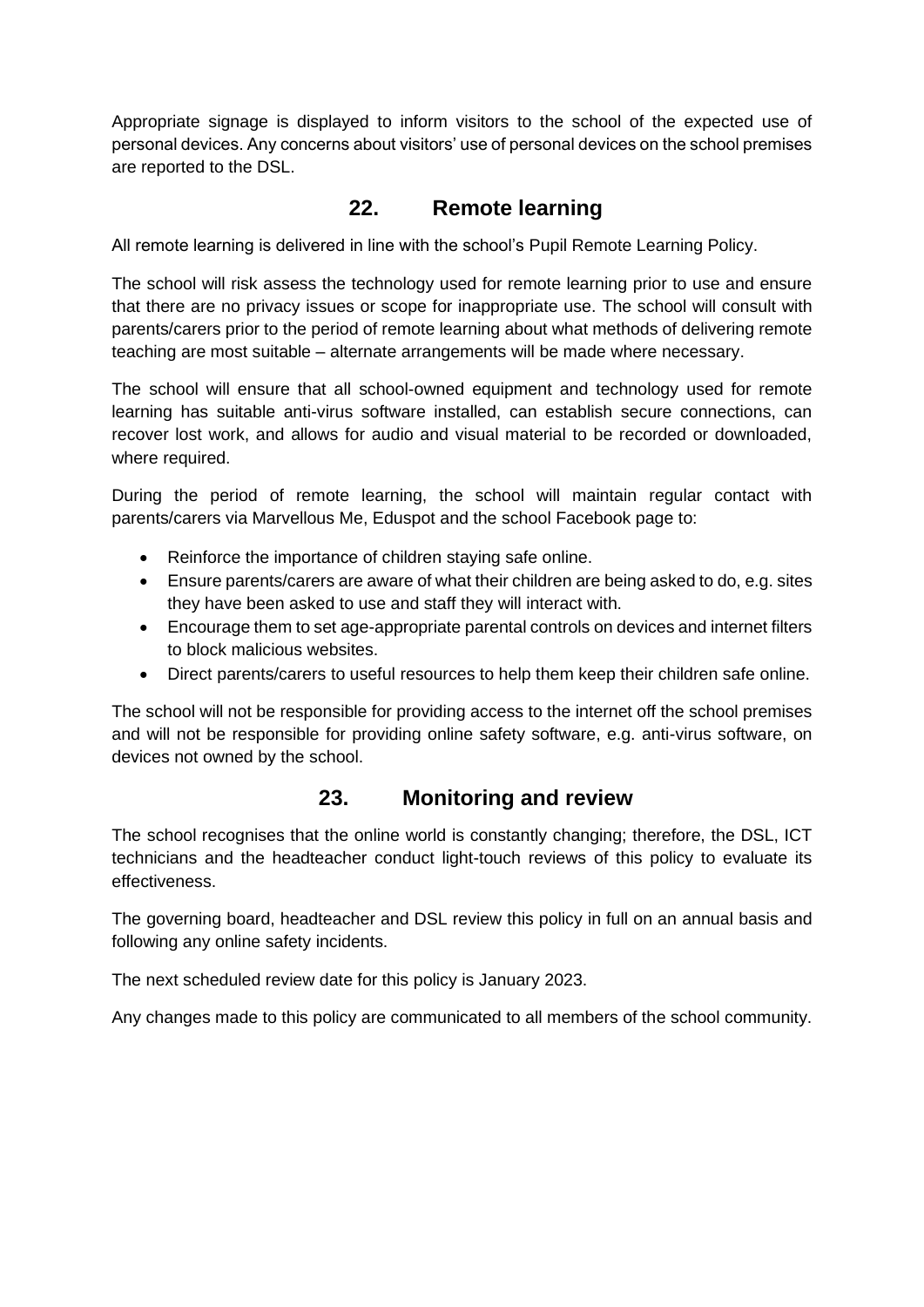# <span id="page-19-0"></span>**Appendix A: Online harms and risks – curriculum coverage**

| <b>Subject area</b>                                 | <b>Description and teaching content</b>                                                                                                                                                                                                                                                                                                                                                                                                                                                                           | <b>Curriculum area</b><br>the harm or risk is<br>covered in                                                          |
|-----------------------------------------------------|-------------------------------------------------------------------------------------------------------------------------------------------------------------------------------------------------------------------------------------------------------------------------------------------------------------------------------------------------------------------------------------------------------------------------------------------------------------------------------------------------------------------|----------------------------------------------------------------------------------------------------------------------|
| How to navigate the internet and manage information |                                                                                                                                                                                                                                                                                                                                                                                                                                                                                                                   |                                                                                                                      |
| Age<br>restrictions                                 | Some online activities have age restrictions<br>because they include content which is not<br>appropriate for children under a specific age.<br>Teaching includes the following:<br>That age verification exists and why<br>some online platforms ask users to verify<br>their age<br>Why age restrictions exist<br>That content that requires age verification<br>$\bullet$<br>can be damaging to under-age<br>consumers<br>What the age of digital consent is (13 for<br>most platforms) and why it is important | This risk or harm is<br>covered in the<br>following curriculum<br>areas:<br>Health<br>education<br>Computing         |
| How content<br>can be used<br>and shared            | Knowing what happens to information, comments<br>or images that are put online. Teaching includes<br>the following:<br>What a digital footprint is, how it develops<br>$\bullet$<br>and how it can affect pupils' futures<br>How cookies work<br>How content can be shared, tagged and<br>traced<br>How difficult it is to remove something<br>once it has been shared online<br>What is illegal online, e.g. youth-produced<br>$\bullet$<br>sexual imagery (sexting)                                             | This risk or harm is<br>covered in the<br>following curriculum<br>areas:<br>Relationships<br>education               |
| Disinformation,<br>misinformation<br>and hoaxes     | Some information shared online is accidentally or<br>intentionally wrong, misleading or exaggerated.<br>Teaching includes the following:<br>Disinformation and why individuals or<br>groups choose to share false information<br>in order to deliberately deceive<br>Misinformation and being aware that false<br>$\bullet$<br>and misleading information can be shared<br>inadvertently                                                                                                                          | This risk or harm is<br>covered in the<br>following curriculum<br>areas:<br>Relationships<br>and health<br>education |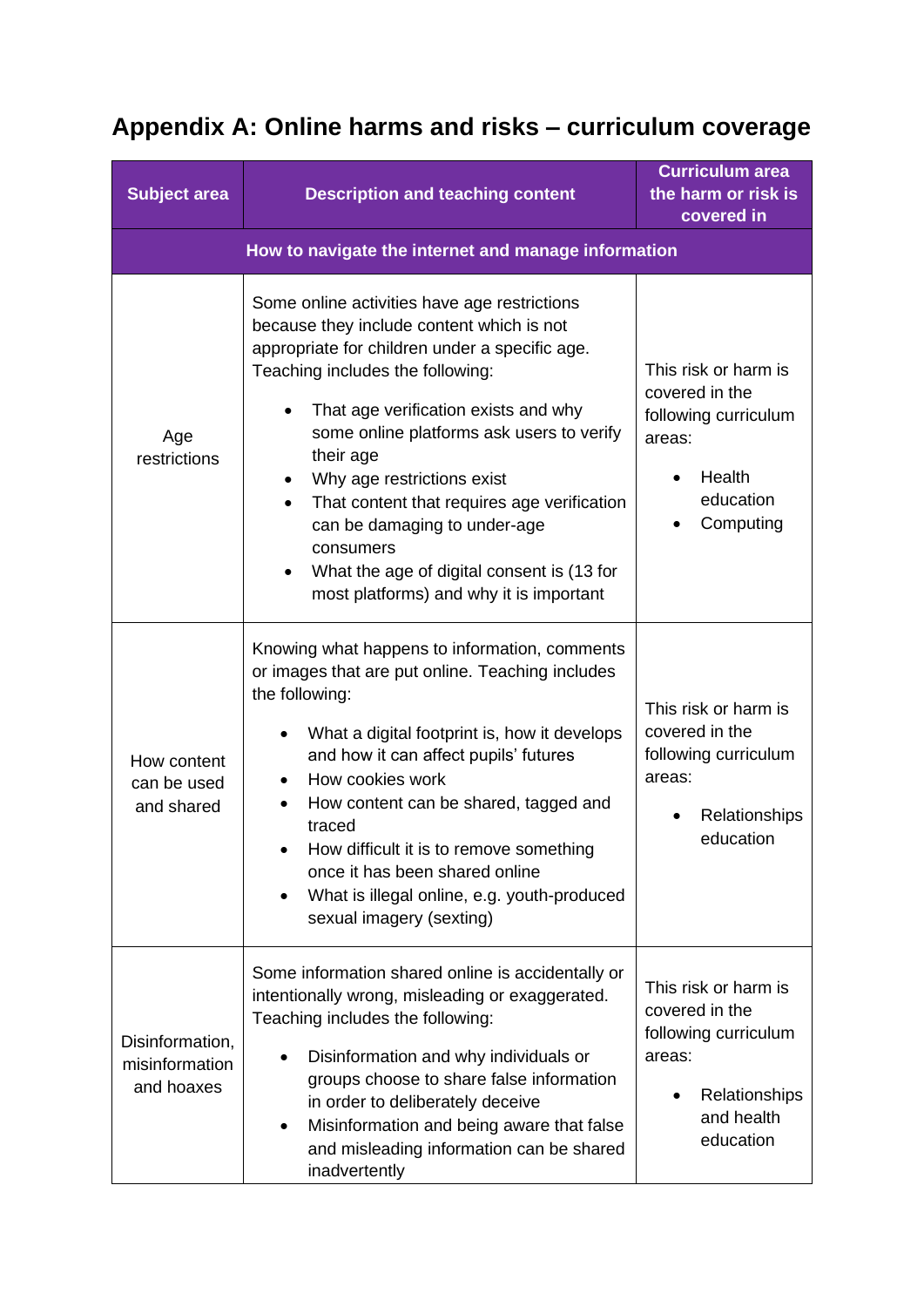|                                            | Online hoaxes, which can be deliberately<br>$\bullet$<br>and inadvertently spread for a variety of<br>reasons<br>That the widespread nature of this sort of<br>content can often appear to be a stamp of<br>authenticity, making it important to<br>evaluate what is seen online<br>How to measure and check authenticity<br>online<br>The potential consequences of sharing<br>information that may not be true                                                                                                                                                                                                                         |                                                                                                        |
|--------------------------------------------|------------------------------------------------------------------------------------------------------------------------------------------------------------------------------------------------------------------------------------------------------------------------------------------------------------------------------------------------------------------------------------------------------------------------------------------------------------------------------------------------------------------------------------------------------------------------------------------------------------------------------------------|--------------------------------------------------------------------------------------------------------|
| <b>Fake websites</b><br>and scam<br>emails | Fake websites and scam emails are used to<br>extort data, money, images and other things that<br>can either be used by the scammer to harm the<br>person targeted or sold on for financial, or other,<br>gain. Teaching includes the following:<br>How to recognise fake URLs and<br>websites<br>What secure markings on websites are<br>and how to assess the sources of emails<br>The risks of entering information to a<br>website which is not secure<br>What pupils should do if they are harmed,<br>targeted, or groomed as a result of<br>interacting with a fake website or scam<br>email<br>Who pupils should go to for support | This risk or harm is<br>covered in the<br>following curriculum<br>areas:<br>Relationships<br>education |
| Online fraud                               | Fraud can take place online and can have<br>serious consequences for individuals and<br>organisations. Teaching includes the following:<br>What identity fraud, scams and phishing<br>are<br>That children are sometimes targeted to<br>access adults' data<br>What 'good' companies will and will not do<br>when it comes to personal details                                                                                                                                                                                                                                                                                           | This risk or harm is<br>covered in the<br>following curriculum<br>areas:<br>Relationships<br>education |
| Password<br>phishing                       | Password phishing is the process by which<br>people try to find out individuals' passwords so<br>they can access protected content. Teaching<br>includes the following:                                                                                                                                                                                                                                                                                                                                                                                                                                                                  | This risk or harm is<br>covered in the<br>following curriculum<br>areas:                               |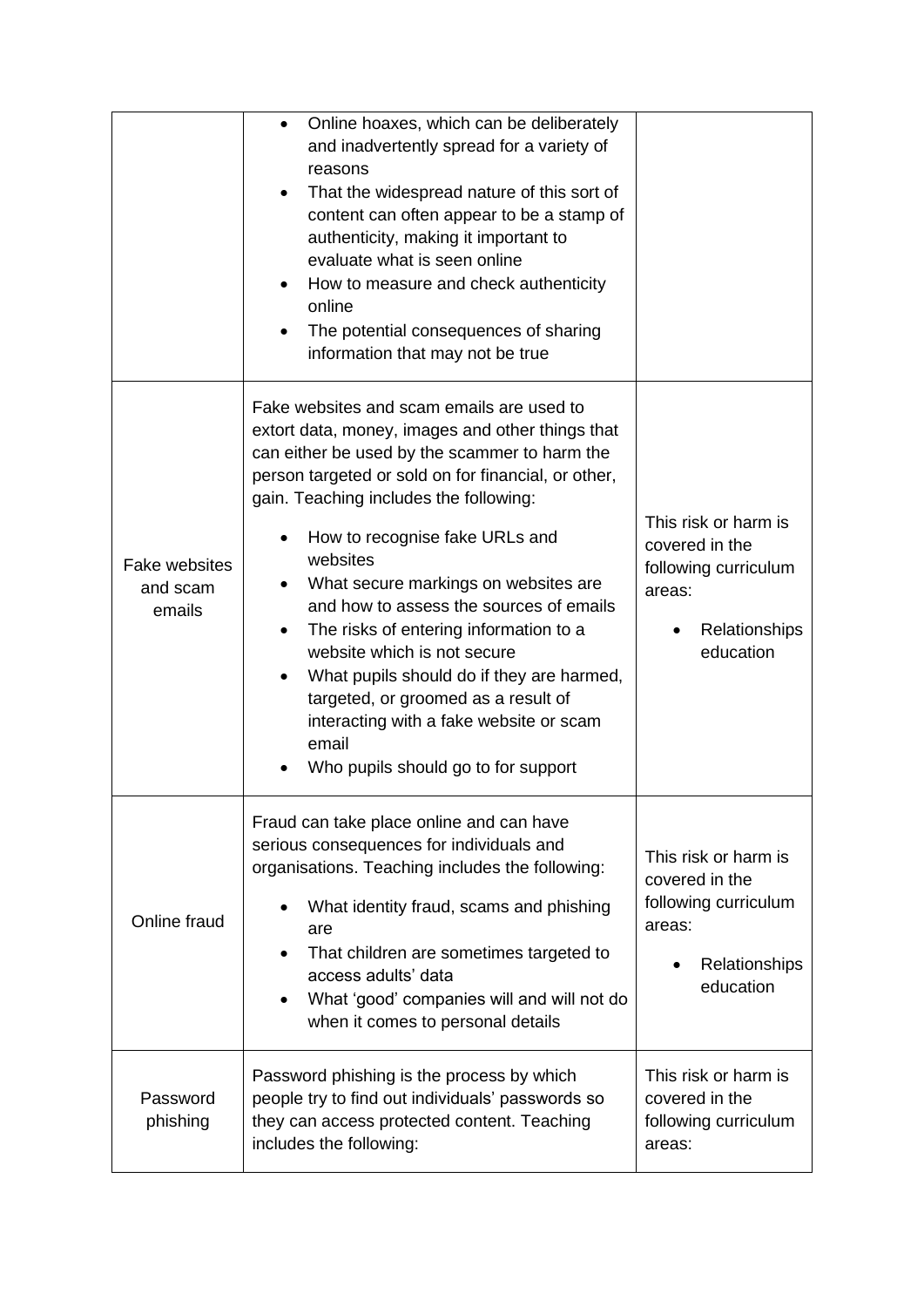|                      | Why passwords are important, how to<br>$\bullet$<br>keep them safe and that others might try<br>to get people to reveal them<br>How to recognise phishing scams<br>The importance of online security to<br>protect against viruses that are designed<br>to gain access to password information<br>What to do when a password is<br>compromised or thought to be<br>compromised                                                                                                                                                              | Relationships<br>education                                                                                   |
|----------------------|---------------------------------------------------------------------------------------------------------------------------------------------------------------------------------------------------------------------------------------------------------------------------------------------------------------------------------------------------------------------------------------------------------------------------------------------------------------------------------------------------------------------------------------------|--------------------------------------------------------------------------------------------------------------|
| Personal data        | Online platforms and search engines gather<br>personal data - this is often referred to as<br>'harvesting' or 'farming'. Teaching includes the<br>following:<br>How cookies work<br>How data is farmed from sources which<br>look neutral<br>How and why personal data is shared by<br>٠<br>online companies<br>How pupils can protect themselves and<br>$\bullet$<br>that acting quickly is essential when<br>something happens<br>The rights children have with regards to<br>their data<br>How to limit the data companies can<br>gather | This risk or harm is<br>covered in the<br>following curriculum<br>areas:<br>Relationships<br>education       |
| Persuasive<br>design | Many devices, apps and games are designed to<br>keep users online for longer than they might have<br>planned or desired. Teaching includes the<br>following:<br>That the majority of games and platforms<br>are designed to make money, and that<br>their primary driver is to encourage people<br>to stay online for as long as possible<br>How notifications are used to pull users<br>$\bullet$<br>back online                                                                                                                           | This risk or harm is<br>covered in the<br>following curriculum<br>areas:<br>Health<br>education<br>Computing |
| Privacy<br>settings  | Almost all devices, websites, apps and other<br>online services come with privacy settings that<br>can be used to control what is shared. Teaching<br>includes the following:                                                                                                                                                                                                                                                                                                                                                               | This risk or harm is<br>covered in the<br>following curriculum<br>areas:                                     |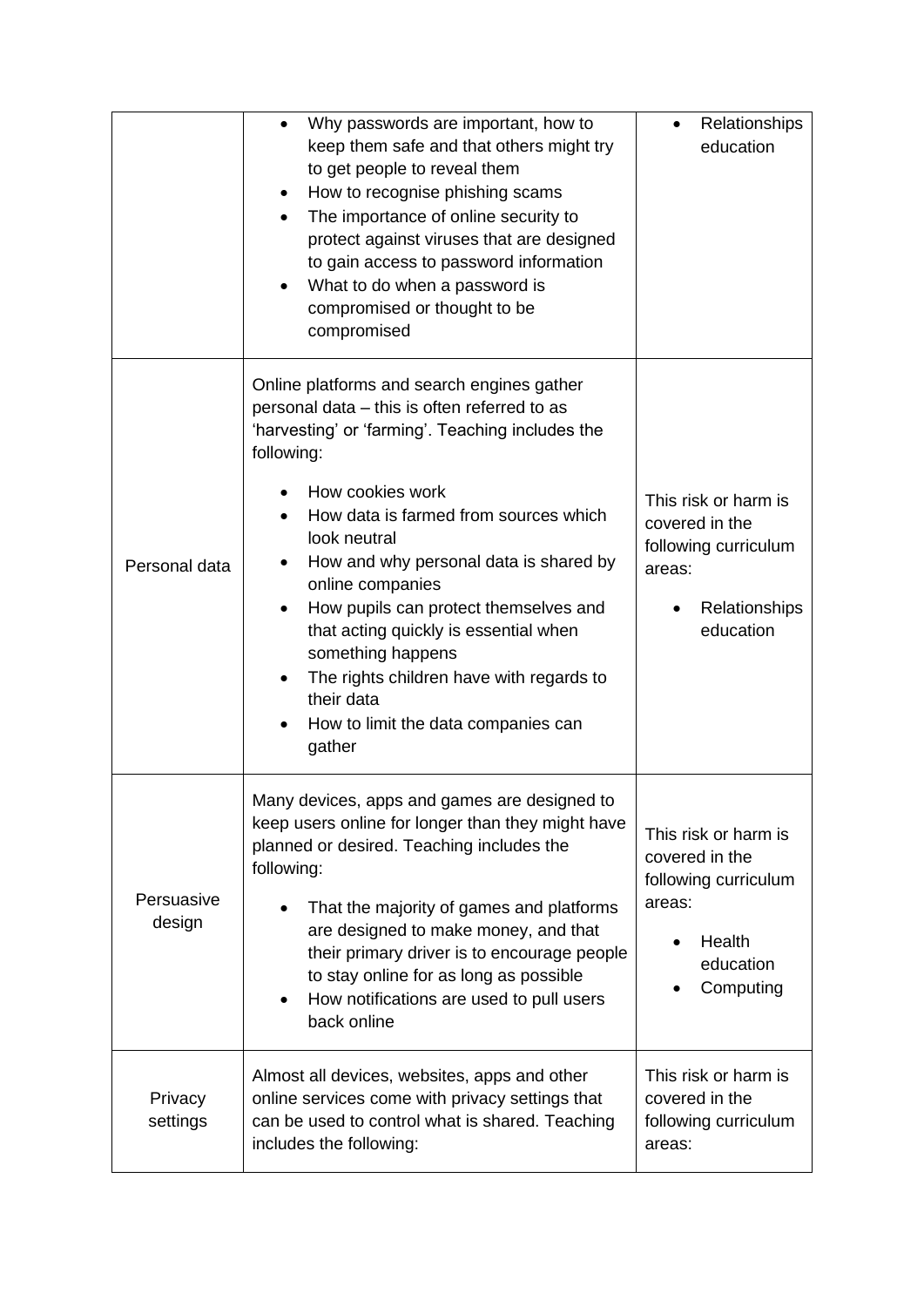|                                | How to find information about privacy<br>$\bullet$<br>settings on various devices and platforms<br>That privacy settings have limitations                                                                                                                                                                                                                                                                                                                                                                                                                     | Relationships<br>education                                                                             |
|--------------------------------|---------------------------------------------------------------------------------------------------------------------------------------------------------------------------------------------------------------------------------------------------------------------------------------------------------------------------------------------------------------------------------------------------------------------------------------------------------------------------------------------------------------------------------------------------------------|--------------------------------------------------------------------------------------------------------|
| Targeting of<br>online content | Much of the information seen online is a result of<br>some form of targeting. Teaching includes the<br>following:<br>How adverts seen at the top of online<br>٠<br>searches and social media have often<br>come from companies paying to be on<br>there and different people will see<br>different adverts<br>How the targeting is done<br>The concept of clickbait and how<br>$\bullet$<br>companies can use it to draw people to<br>their sites and services                                                                                                | This risk or harm is<br>covered in the<br>following curriculum<br>areas:<br>Relationships<br>education |
|                                | How to stay safe online                                                                                                                                                                                                                                                                                                                                                                                                                                                                                                                                       |                                                                                                        |
| Online abuse                   | Some online behaviours are abusive. They are<br>negative in nature, potentially harmful and, in<br>some cases, can be illegal. Teaching includes the<br>following:<br>The types of online abuse, including<br>$\bullet$<br>sexual harassment, bullying, trolling and<br>intimidation<br>When online abuse can become illegal<br>How to respond to online abuse and how<br>to access support<br>How to respond when the abuse is<br>anonymous<br>The potential implications of online abuse<br>What acceptable and unacceptable online<br>behaviours look like | This risk or harm is<br>covered in the<br>following curriculum<br>areas:<br>Relationships<br>education |
| Challenges                     | Online challenges acquire mass followings and<br>encourage others to take part in what they<br>suggest. Teaching includes the following:<br>What an online challenge is and that,<br>while some will be fun and harmless,<br>others may be dangerous and even illegal                                                                                                                                                                                                                                                                                         | This risk or harm is<br>covered in the<br>following curriculum<br>areas:<br>Relationships<br>education |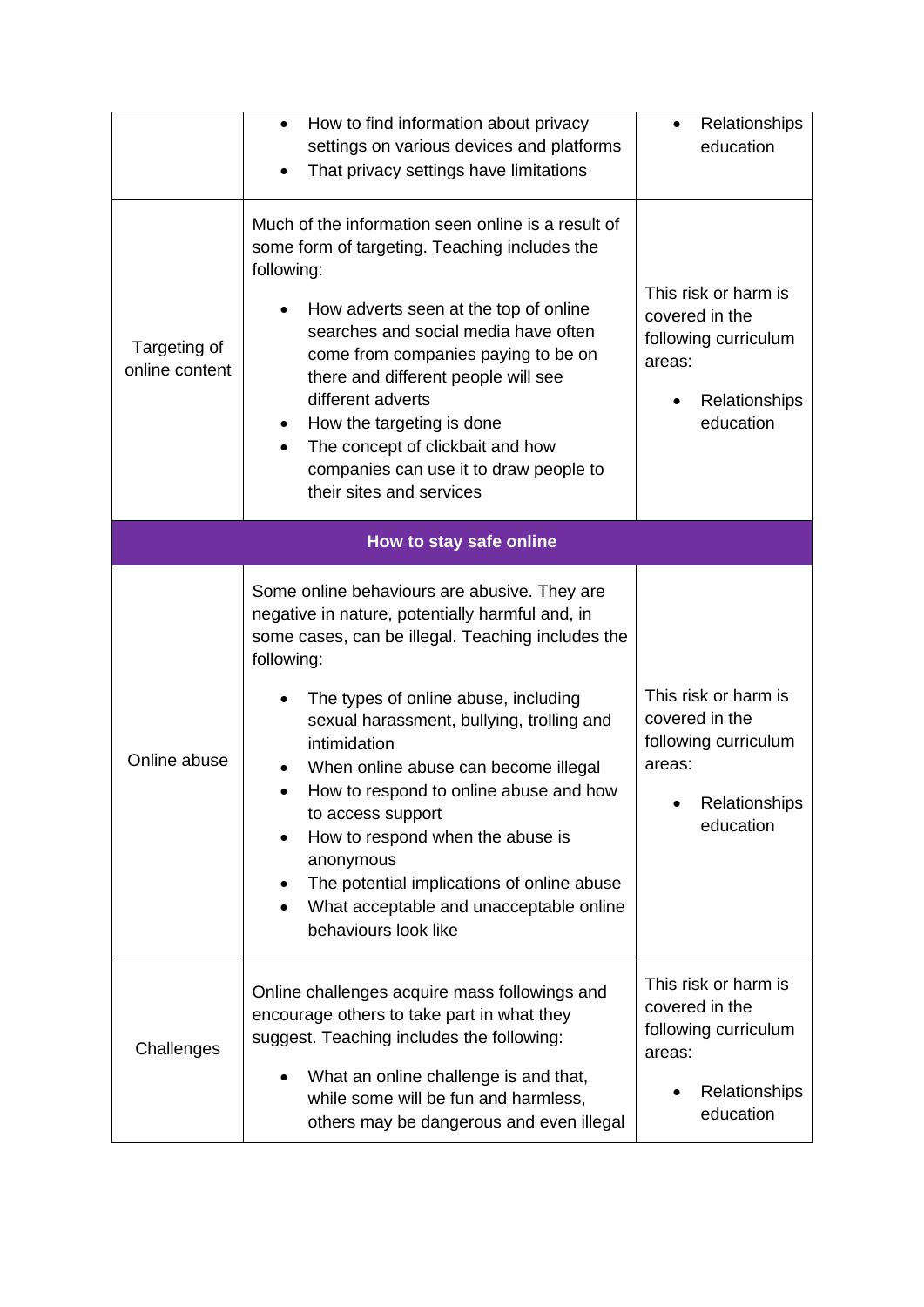|                                      | How to assess if the challenge is safe or<br>$\bullet$<br>potentially harmful, including considering<br>who has generated the challenge and why<br>That it is okay to say no and to not take<br>part in a challenge<br>How and where to go for help<br>The importance of telling an adult about<br>challenges which include threats or<br>secrecy, such as 'chain letter' style<br>challenges                                                                                                                                                                                                                               |                                                                                                        |
|--------------------------------------|-----------------------------------------------------------------------------------------------------------------------------------------------------------------------------------------------------------------------------------------------------------------------------------------------------------------------------------------------------------------------------------------------------------------------------------------------------------------------------------------------------------------------------------------------------------------------------------------------------------------------------|--------------------------------------------------------------------------------------------------------|
| Content which<br>incites<br>violence | Knowing that violence can be incited online and<br>escalate very quickly into offline violence.<br>Teaching includes the following:<br>That online content (sometimes gang<br>related) can glamorise the possession of<br>weapons and drugs<br>That to intentionally encourage or assist in<br>٠<br>an offence is also a criminal offence<br>How and where to get help if they are<br>worried about involvement in violence                                                                                                                                                                                                 | This risk or harm is<br>covered in the<br>following curriculum<br>areas:<br>Relationships<br>education |
| Fake profiles                        | Not everyone online is who they say they are.<br>Teaching includes the following:<br>That, in some cases, profiles may be<br>people posing as someone they are not or<br>may be 'bots'<br>How to look out for fake profiles                                                                                                                                                                                                                                                                                                                                                                                                 | This risk or harm is<br>covered in the<br>following curriculum<br>areas:<br>Relationships<br>education |
| Grooming                             | Knowing about the different types of grooming<br>and motivations for it, e.g. radicalisation, child<br>sexual abuse and exploitation, and gangs and<br>county lines. Teaching includes the following:<br>Boundaries in friendships with peers, in<br>families, and with others<br>Key indicators of grooming behaviour<br>The importance of disengaging from<br>contact with suspected grooming and<br>telling a trusted adult<br>How and where to report grooming both in<br>$\bullet$<br>school and to the police<br>At all stages, it is important to balance teaching<br>pupils about making sensible decisions to stay | This risk or harm is<br>covered in the<br>following curriculum<br>areas:<br>Relationships<br>education |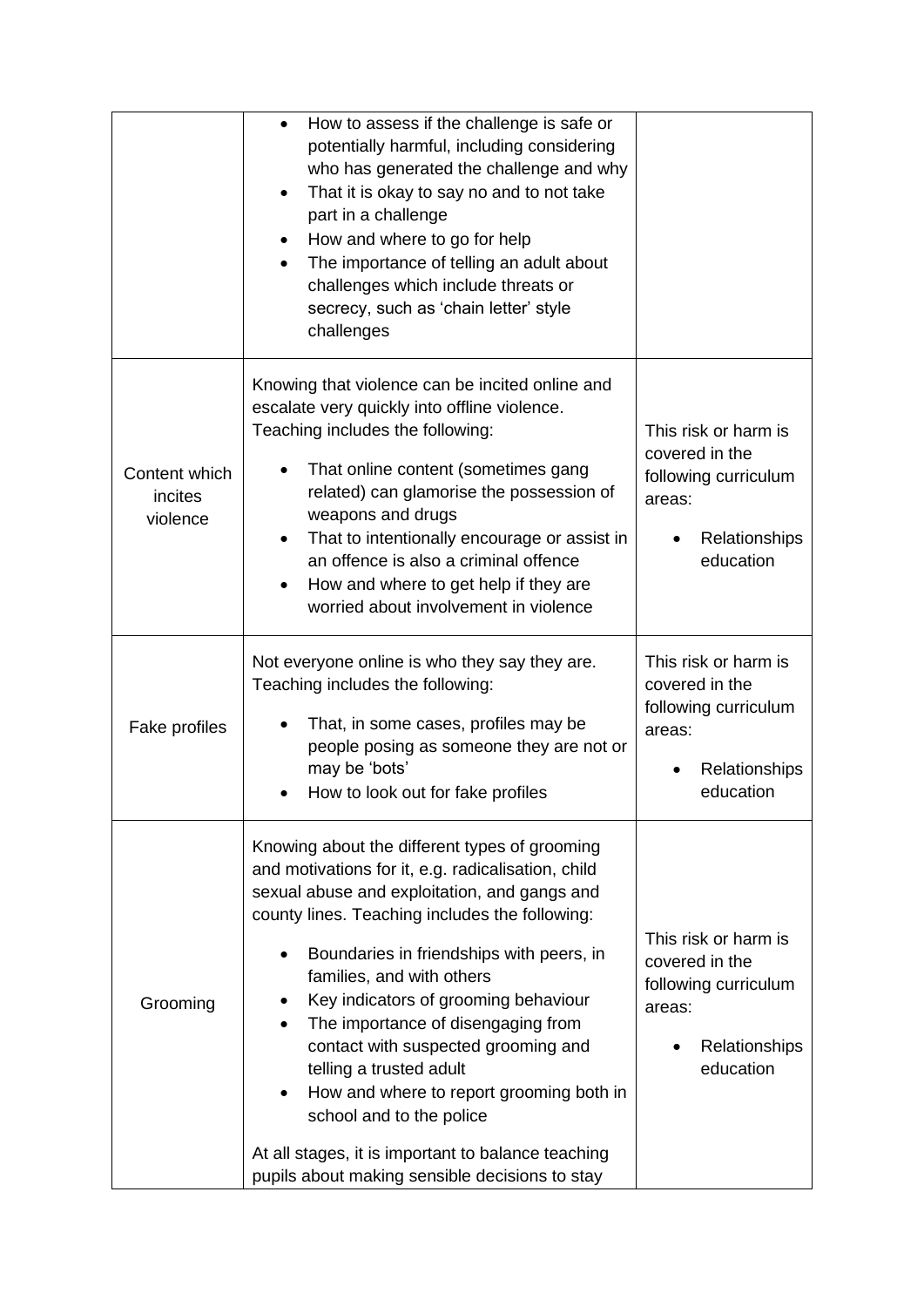|                                                                                        | safe whilst being clear it is never the fault of the<br>child who is abused and why victim blaming is<br>always wrong.                                                                                                                                                                                                                                                                                                                                                                                                                                                                                                                                                                                                                                                                                                                        |                                                                                                        |
|----------------------------------------------------------------------------------------|-----------------------------------------------------------------------------------------------------------------------------------------------------------------------------------------------------------------------------------------------------------------------------------------------------------------------------------------------------------------------------------------------------------------------------------------------------------------------------------------------------------------------------------------------------------------------------------------------------------------------------------------------------------------------------------------------------------------------------------------------------------------------------------------------------------------------------------------------|--------------------------------------------------------------------------------------------------------|
| Unsafe<br>communication                                                                | Knowing different strategies for staying safe<br>when communicating with others, especially<br>people they do not know or have not met.<br>Teaching includes the following:<br>That communicating safely online and<br>protecting your privacy and data is<br>important, regardless of who you are<br>communicating with<br>How to identify indicators of risk and<br>٠<br>unsafe communications<br>The risks associated with giving out<br>$\bullet$<br>addresses, phone numbers or email<br>addresses to people pupils do not know,<br>or arranging to meet someone they have<br>not met before<br>What online consent is and how to<br>develop strategies to confidently say no to<br>both friends and strangers online                                                                                                                    | This risk or harm is<br>covered in the<br>following curriculum<br>areas:<br>Relationships<br>education |
|                                                                                        | Wellbeing                                                                                                                                                                                                                                                                                                                                                                                                                                                                                                                                                                                                                                                                                                                                                                                                                                     |                                                                                                        |
| Impact on<br>quality of life,<br>physical and<br>mental health<br>and<br>relationships | Knowing how to identify when online behaviours<br>stop being fun and begin to create anxiety,<br>including that there needs to be a balance<br>between time spent online and offline. Teaching<br>includes the following:<br>How to evaluate critically what pupils are<br>doing online, why they are doing it and for<br>how long (screen time)<br>How to consider quality vs. quantity of<br>$\bullet$<br>online activity<br>The need for pupils to consider if they are<br>actually enjoying being online or just<br>doing it out of habit, due to peer pressure<br>or due to the fear or missing out<br>That time spent online gives users less<br>$\bullet$<br>time to do other activities, which can lead<br>some users to become physically inactive<br>The impact that excessive social media<br>usage can have on levels of anxiety, | This risk or harm is<br>covered in the<br>following curriculum<br>areas:<br>Health<br>education        |